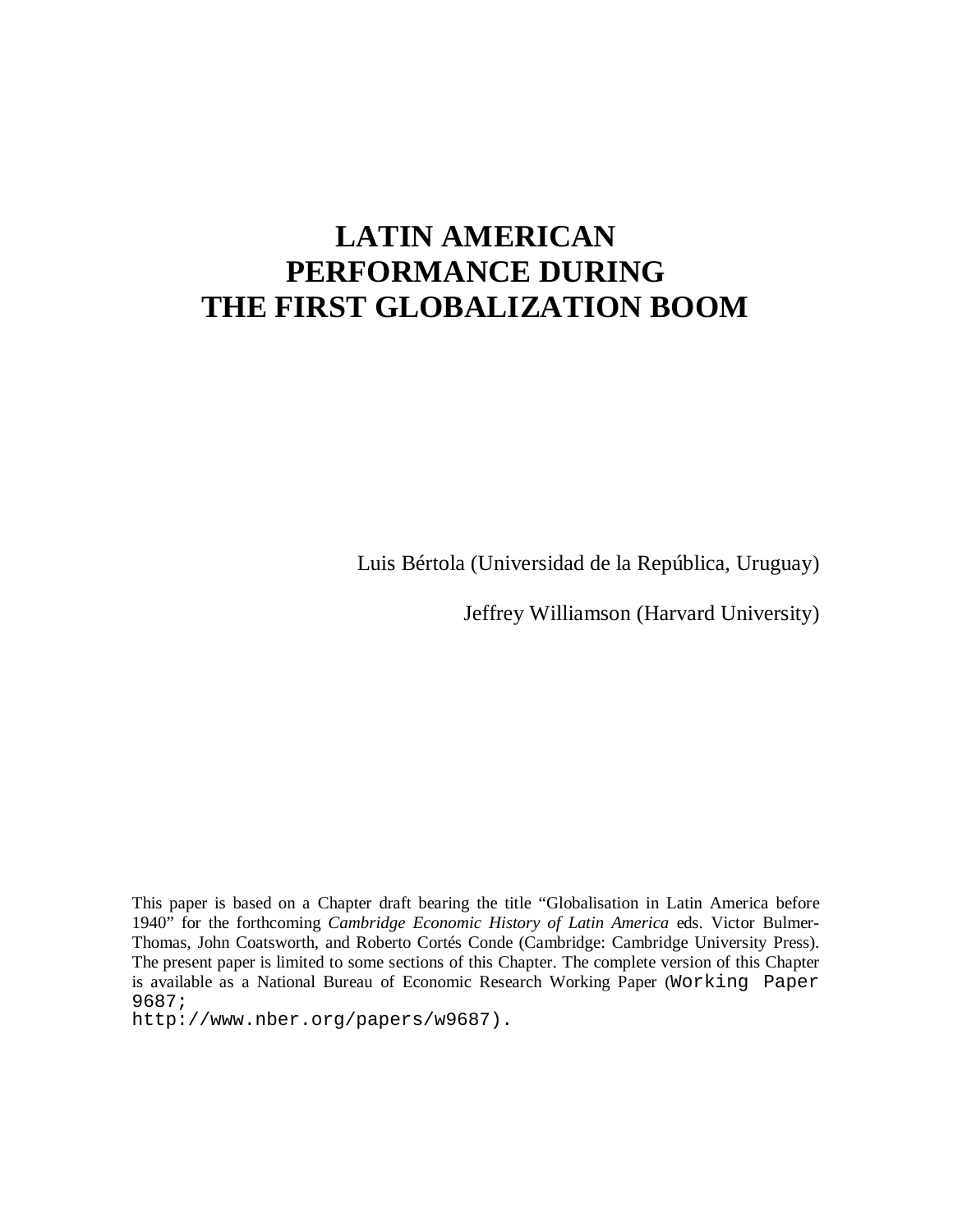#### *1. Globalization and Growth*

Some describe the first half of the  $19<sup>th</sup>$  century as decades of lost Latin American growth while the region struggled with independence and the aftermath. Its growth performance in the second half of the 20th century was also disappointing. By comparison, during the half century between the 1860s and the 1910s the Latin American economies performed fairly well: they kept pace with European growth rates, grew more than other peripheral regions, but grew less than the big winners of the period, the US and those European countries catching up with Britain.<sup>1</sup> The term "fairly well" may understate Latin American growth since, after all, it took place during a century that created a truly huge economic gap between core and the rest of the periphery (Pritchett 1997).

Table 1 documents that performance for real per capita income and purchasing-power-parity adjusted real wages of unskilled urban workers, both relative to Great Britain. Using the macro economists' rhetoric, there was some Latin American catching up on the hegemonic industrial leader in Europe: per capita income in Latin America rose from 38 to 42 percent of Britain. Since Britain was losing that leadership to some powerful latecomers, perhaps a better comparison is with a more inclusive European industrial core: Britain, France and Germany: here, Latin American performance is a little less impressive, its relative position to that of the fast-growing core falling from 53 to 51 percent. Another relevant comparison is between Latin America and the source of its European immigrants: Iberia and Italy: here, Latin America improved its position from near-parity, with income per capita about 97 or 98 percent of Latin Europe, to a 5 percent advantage. Since it was a relatively labor-scarce and resource-abundant region compared with Europe (especially Latin Europe), real wage comparisons tend to favor Latin America much more than do per capita income comparisons. Thus, while Latin American per capita incomes were about 51 percent of the European core in 1913, real wages were about 59 percent of the core, an 8 percentage point difference. The difference in 1929 was even bigger, 15 percentage points. Finally, not every Latin American country grew "fairly fast." Indeed, economic gaps within the region widened considerably: while in 1870 the per capita GDP of Brazil and Mexico were about 55 percent of that of Argentina, by 1913 they were reduced to 22 and 39 percent, respectively (Maddison 2001; see also Leandro Prados, "The Economic Consequences of Independence," in Cambridge Economic History of Latin America, forhcoming).

This chapter covers the following territory: The next section explores the important disadvantage associated with isolation from regional and world markets and the transport revolutions that helped liberate so much of Latin America from that isolation. Section 3 deals with the immense variety in Latin America by

 $\overline{a}$ 

<sup>&</sup>lt;sup>1</sup> Comparisons with the United States are common in the literature, but since *nobody* matched US growth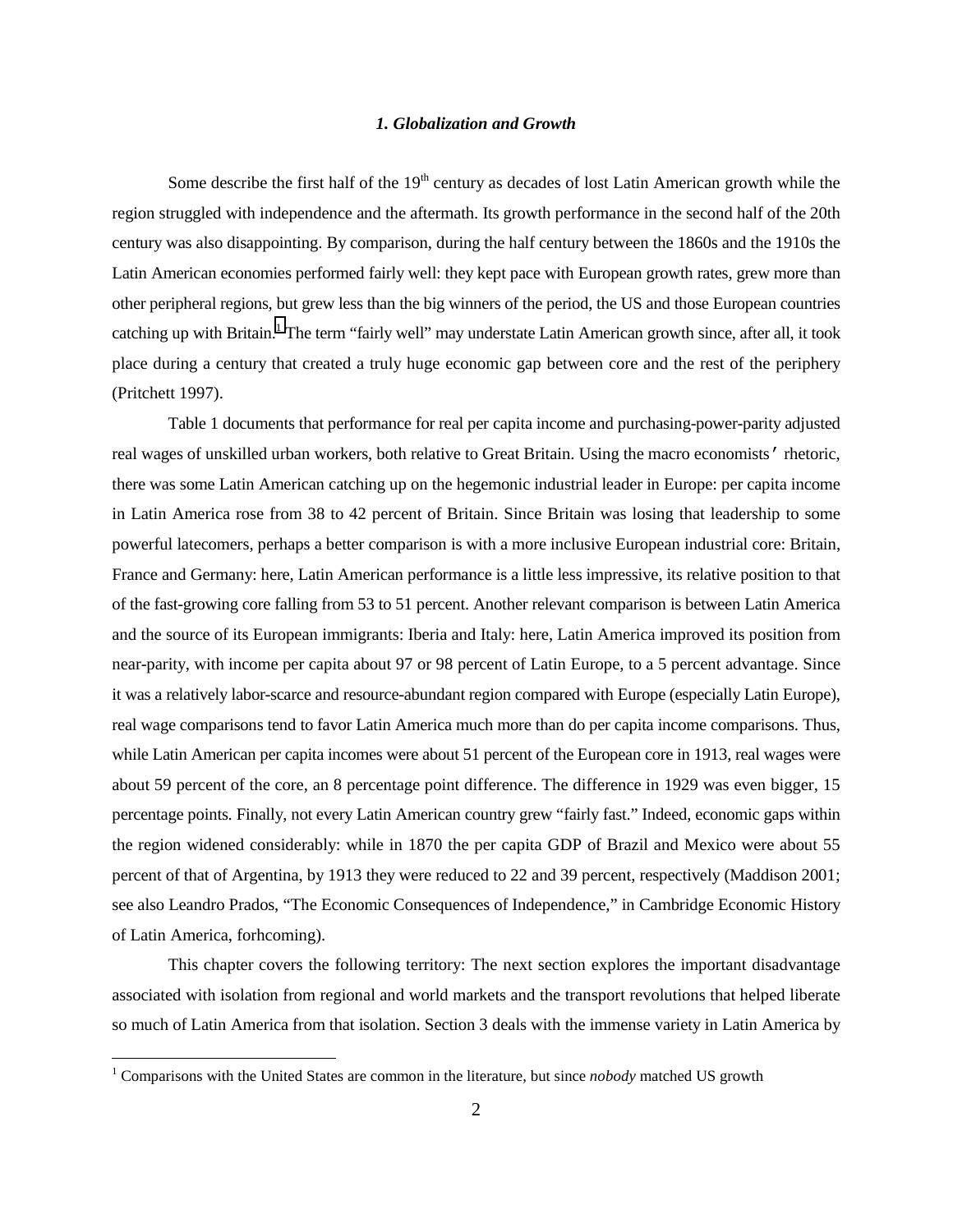focusing on how the distinctly different country resource endowments unfolded during the period, and their impact on export specialization and trade. Section 7 pursues these issues further by assessing the connections between export-led growth and weak early industrialization. The penultimate section shows that inequality rose in most of Latin America up to World War I, while it fell thereafter. The correlation between globalization and inequality is likely to have been causal, not spurious. The final section offers a research agenda for the future.

#### 2. Distance, Transport Revolutions and World Markets<sup>2</sup>

In *The Tyranny of Distance* (1966), Geoffrey Blainey showed how isolation shaped Australian history. Early in the 19th century, distance isolated both Australia and Asia from Europe where, after all, the industrial revolution was unfolding. Later in the 19th century, transport innovations began to erode the disadvantages of geographic isolation, although not completely. The completion of the Suez Canal, cost-reducing innovations on sea-going transport, and railroads penetrating the interior all helped liberate that part of the world from the tyranny of distance.<sup>3</sup>

Should this account about economic isolation apply to much of  $19<sup>th</sup>$  century Latin America as well? Before the completion of the Panama Canal in 1914, the Andean economies -- Chile, Peru and Ecuador -- were seriously disadvantaged in European trade.<sup>4</sup> And prior to the introduction of an effective railroad network, the landlocked countries of Bolivia and Paraguay were at an even more serious disadvantage. This was also true of the Mexican interior (Coatsworth 1981), the Argentine interior (Newland 1998), the Colombian interior (Ocampo 1994: pp. 185-8) and elsewhere. Thus, the economic distance to the European core varied considerably depending on location in Latin America. A close observer of early 19th century Latin America, Belford Hinton Wilson, reported in 1842 the cost of moving a ton of goods from England to the following capital cities (in pounds sterling): Buenos Aires and Montevideo 2; Lima 5.12; Santiago 6.58; Caracas 7.76; Mexico City 17.9; Quito 21.3; Sucre or Chuquisca, 25.6; and Bogotá 52.9. The range was huge, with the costs to Bogotá, Chuquisca, Mexico City, Quito, and Sucre nine to twenty-seven times that of Buenos Aires and Montevideo, both well placed on either side of the Rio de la Plata (Brading 1969: pp. 243-4). Furthermore, and as Leandro Prados has pointed out elsewhere in this volume (Prados, Cambridge Economic History of Latin America, forhcoming Table 4), most of the difference in transport costs from London to Latin American capital city was the overland freight from Latin American port to interior capital.

performance in its leap to world industrial dominance over these six decades, such comparisons seem irrelevant.  $2$ <sup>2</sup> This section draws heavily on Williamson (1999).

 $3$ This focus is certainly consistent with the new economic geography (Krugman 1991; Krugman and Venables 1990, 1995; Gallup and Sachs 1999; Acemoglu et al. 2001).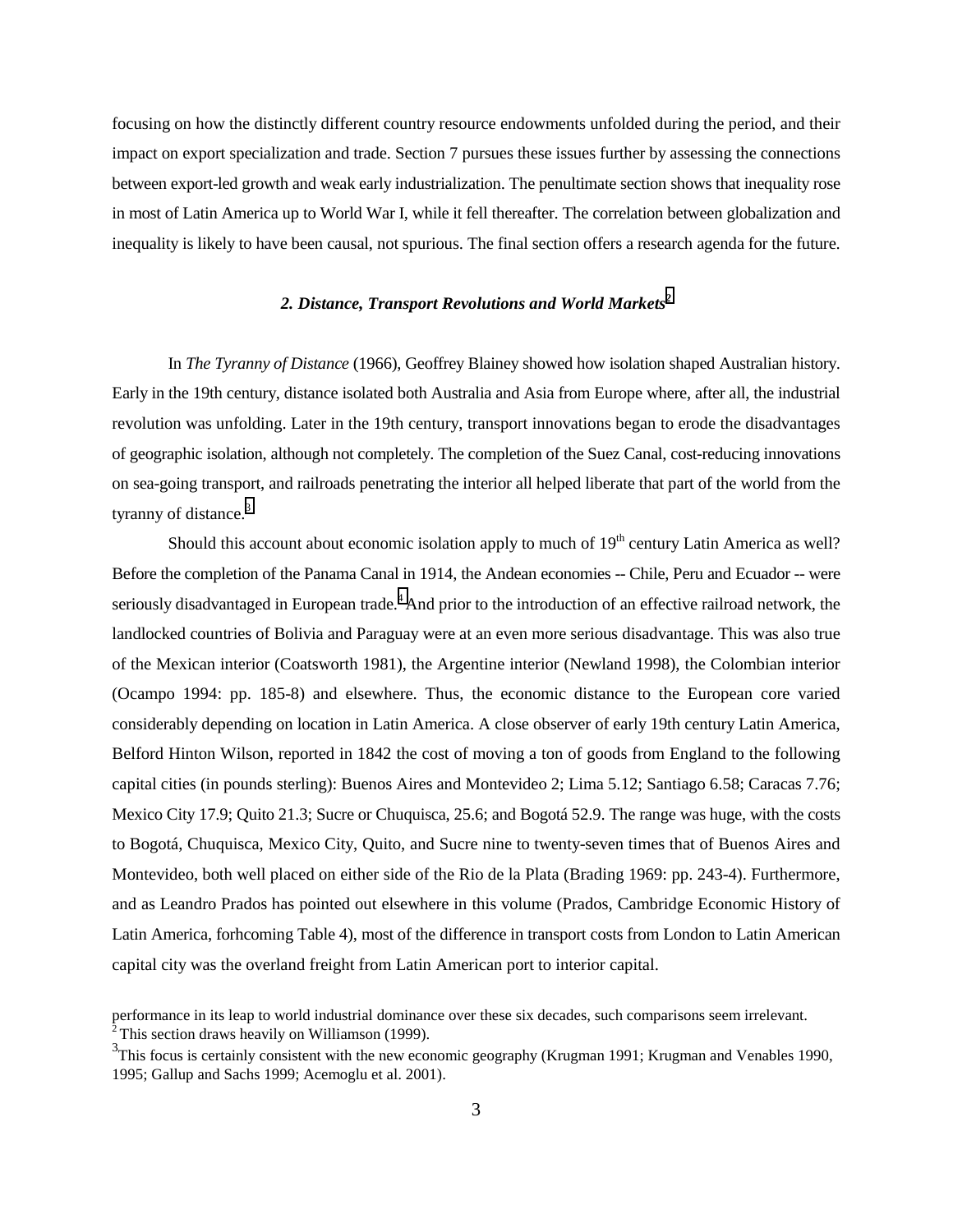Distance, geography and access to foreign markets explained a third of the world=s variation in per capita income as late as 1996 (Redding and Venables 2000; Overman, Redding and Venables 2001). Not surprisingly, therefore, geographic isolation helped explain much of the economic ranking of Latin American republics in 1870 too, with poor countries most isolated: Argentina and Uruguay at the top; Cuba and Mexico next; Colombia and southeast Brazil third; and Peru, Ecuador, Bolivia and Paraguay at the bottom. Of course, there were other factors at work too, like institutions, demography, slavery and luck in world commodity markets. After all, Potosí was a very rich colonial enclave in spite of its relative isolation, and the Brazilian Northeast was very poor in spite of its favorable location *vis a vis* European markets. Still, geography played a huge role.

The most populated areas under colonial rule were the highlands. The Andean capital cities and Mexico City were far from accessible harbors, thus increasing transport costs to big foreign markets. This was the case of Bogotá, Quito, Santiago, La Paz, Mexico City, and even Caracas, the latter located near the coast but with difficult harbor access. In contrast, the Latin American regions bordering on the Atlantic, with long coastlines and good navigable river systems, have always been favored (although Spanish colonial policy often served to diminish those natural advantages). These include Argentina, Uruguay, Brazil, Cuba and the other Caribbean islands. These nations may have failed for other reasons, but geographic isolation certainly wasn't one of them. The harbors were more conveniently located in relation to the lowlands which were suitable for tropical agriculture, as was the case for sugar, coffee, tobacco, cacao, rubber, and other tropical products. The main constraint to expansion facing those land-abundant regions was access to labor, not geography and access to foreign markets. Slavery was the most common solution to the problem along Colombia=s Caribbean coast, in the lowlands of Ecuador near Guayaquil, in the Peruvian coast near El Callao, in the Caribbean and of course in Brazil.

Prior to the railway era, transportation was either by road or water, with water being the cheaper option by far. Thus, investment in river and harbor improvements increased everywhere in the Atlantic economy. Steamships were the most important contribution to 19th century shipping technology, and they increasingly worked the rivers and inland lakes. In addition, a regular trans-Atlantic steam service was inaugurated in 1838, but it must be said that until 1860 steamers mainly carried high-value goods similar to those carried by airplanes today, like passengers, mail and gourmet food.

The switch from sail to steam may have been gradual, but it accounted for a steady decline in transport costs across the Atlantic (Harley 1988). A series of innovations in subsequent decades helped make steamships more efficient: the screw propeller, the compound engine, steel hulls, bigger size and shorter turn-around time

<sup>&</sup>lt;sup>4</sup> They were, of course, well placed for the Pacific Coast US market.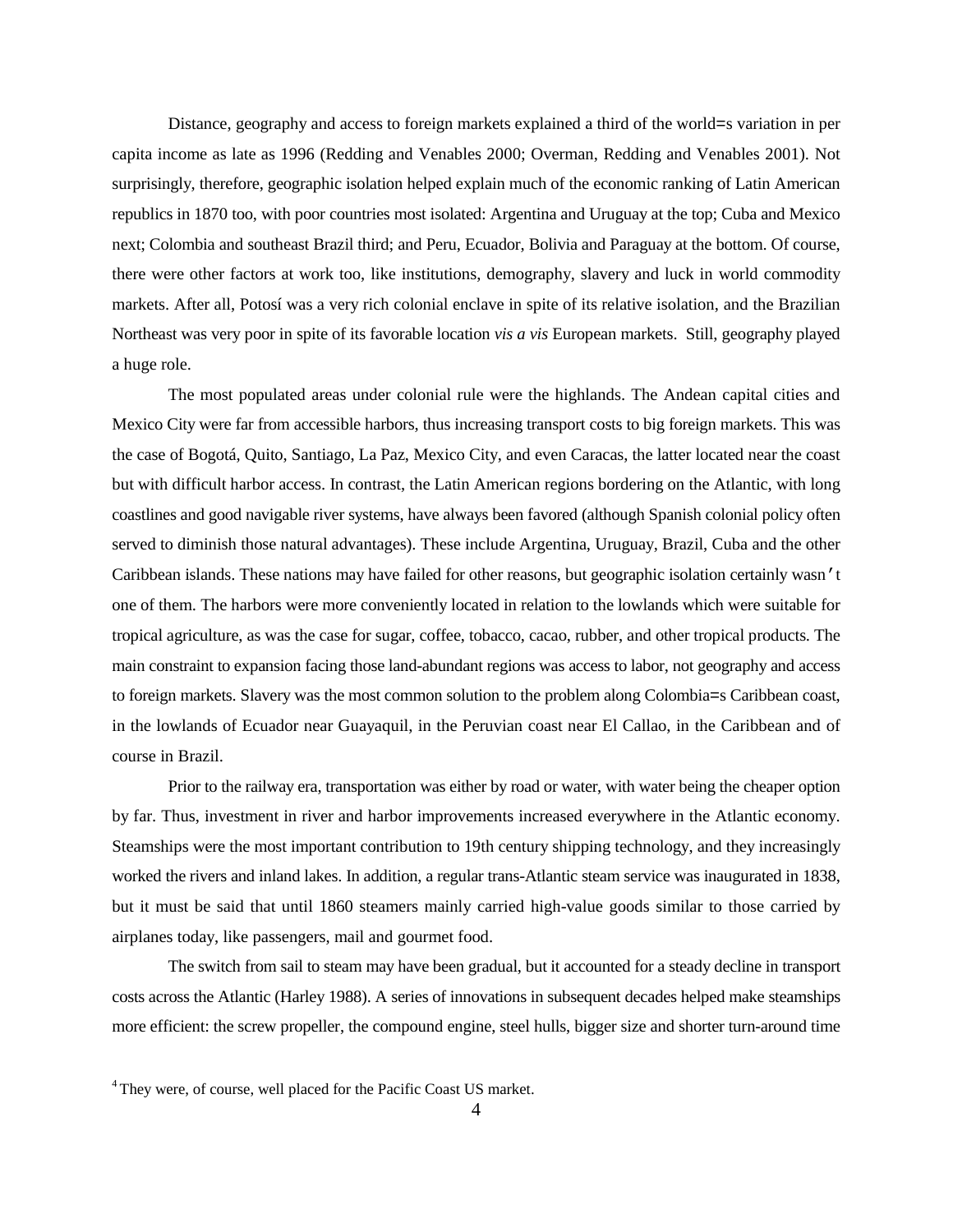in port. Before 1869, steam tonnage had never exceeded sail tonnage in British shipyards; by 1870, steam tonnage was over twice as great as sail, and sail tonnage only exceeded steam in two years after that date.

Refrigeration was another technological innovation with major trade implications. Mechanical refrigeration was developed between 1834 and 1861, and by 1870 chilled beef was being transported from the United States to Europe. In 1876, the first refrigerated ship, the *Frigorifique*, sailed from Argentina to France carrying frozen beef. By the 1880s, South American meat was being exported in large quantities to Europe. Not only did railways and steamships mean that European farmers were faced with overseas competition in the grain market, but refrigeration also deprived them of the natural protection distance had always provided local meat and dairy producers. The consequences for European farmers of this overseas competition was profound (O'Rourke 1997; Williamson 1997).

Transport cost declines from interior to port, and from port to Europe or to the East and Gulf Coast of the United States, all ensured that Latin America became more integrated into world markets. The size of the decline around the Atlantic economy can be seen graphically in Figure 1. What is labeled the North index (North 1958) accelerates its fall after the 1830s, and what is labeled the British index (Harley 1988) is fairly stable up to mid century before undergoing the same, big fall. The North freight rate index among American export routes dropped by more than 41 percent in real terms between 1870 and 1910. The British index fell by about 70 percent, again in real terms, between 1840 and 1910. These two indices imply a steady decline in Atlantic economy transport costs of about 1.5 percent per annum, for a total of 45 percentage points up to 1913. One way to get a comparative feel for the magnitude of this decline is to note that tariffs on manufactures entering OECD markets fell from 40 percent in the late 1940s to 7 percent in the late 1970s, a 33 percentage point decline over thirty years. This spectacular postwar reclamation of free trade from interwar autarky is still smaller than the 45 percentage point fall in trade barriers between 1870 and 1913 due to overseas transport improvements. Furthermore, the role of railroads was probably more important. For example, between 1870 and 1913, freight rates in Uruguay fell annually by 0.7 percent on overseas routes, but by 3.1 percent along the railroads penetrating the interior, four times as big (Bértola 2000: Table 4.1, p. 102). Railroads were vital in developing exports, but they also served to integrate the domestic market.

Though impressive, it is important to note that the impact of the transport revolution on freight rates was unequal along different routes. As Juan Oribe Stemmer (1989: p. 24) has shown, overseas freight rates fell much less along the southward leg than along the northward leg, and the fall along the latter does not seem to have been as great as that for Asian and North Atlantic routes. The difference may have a great deal to do with the degree of competition among carriers and the role of shipping conferences in setting freight rates. In any case, the northward leg was for the bulky Latin American staple exports -- like beef, wheat and guano, the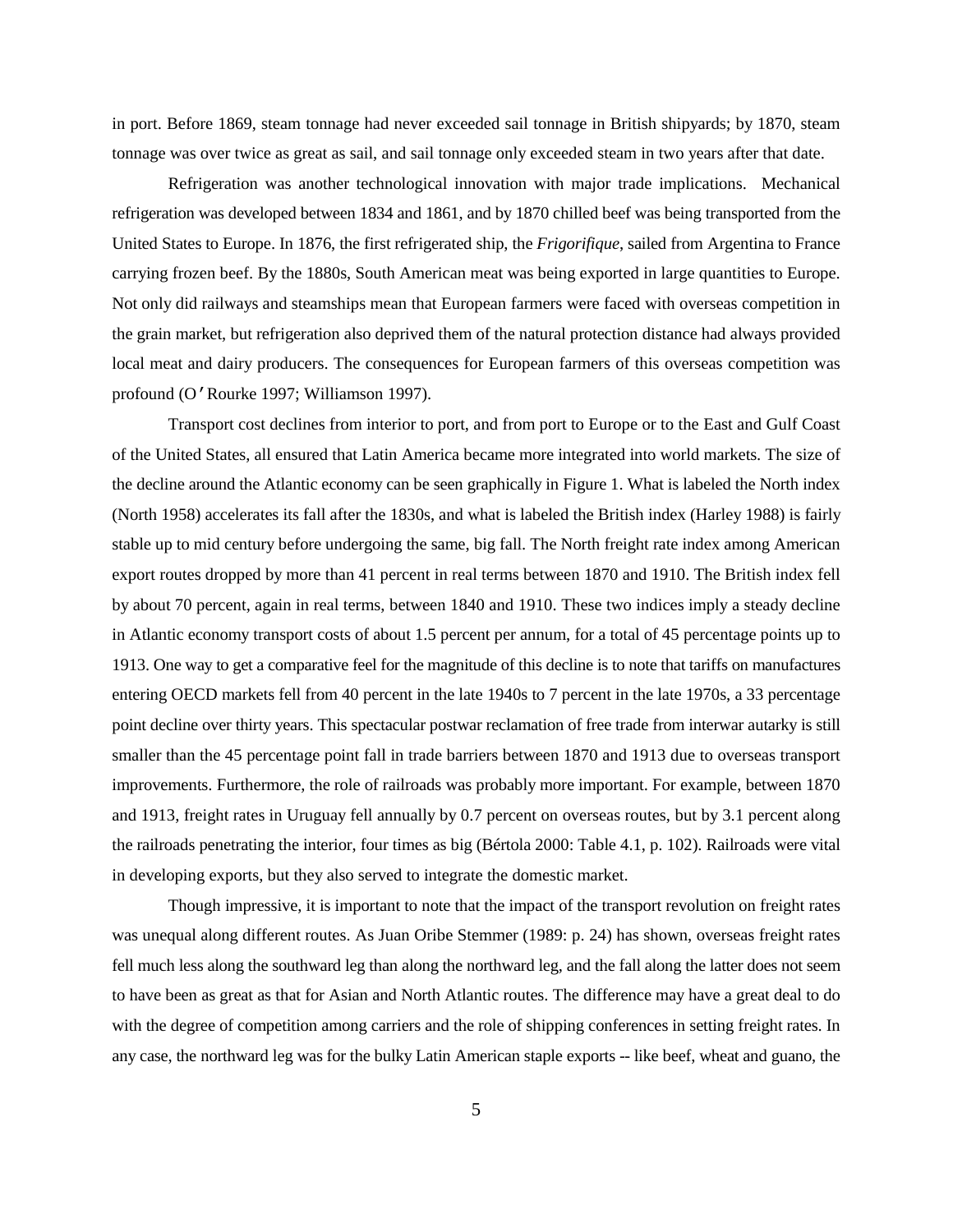high-volume low-value primary-products whose trade gained so much by the transport revolution. The southward leg was for Latin American imports -- like textiles and machines, the high-value low-volume manufactures whose trade gained much less from the transport revolution.

Still, these transport innovations significantly lowered the cost of moving goods between markets, an event that should have fostered trade. And trade certainly boomed in Latin America (Bulmer-Thomas 1994: Table A.2.1, p. 439). The share of Latin American exports in GDP was around 10 percent in 1850, while in 1912 it was 25 percent. Still, the volume of trade is not by itself a very satisfactory index of commodity market integration. It is the cost of moving goods between markets that counts. The cost has two parts, that due to transport and that due to man-made trade barriers (such as tariffs). The price spread between markets is driven by changes in these costs, and they need not move in the same direction. It turns out that tariffs in the Atlantic economy did *not* fall from the 1870s to World War. Instead, it was falling transport costs which provoked globalization. Indeed, rising tariffs in Europe were mainly a defensive response to the competitive winds of market integration as transport costs declined (O'Rourke and Williamson 1999: Chps. 3 and 6). We shall see below that the rise in tariffs was even greater for Latin America.

It might be well to repeat this fact: while the first global century was certainly more "liberal" than the autarky that followed after 1914, it was still a period of *retreat* from openness, as we shall see again below. Yet, the decline in international transport costs overwhelmed the retreat from free trade, thus accommodating the trade boom between center and periphery.

#### *3. Resource Endowments, Specialization and Trade*

#### *Are Endowments Fate?*

This question, used by James Robinson (2000) to title a recent paper, has motivated much of the Latin American historiography in the last four decades. Do factor endowments best explain the per capita income gaps within the region exhibited at the beginning of the first global century? Do they best explain why the gaps increased thereafter?

In his survey for the *Cambridge History of Latin America*, William Glade offered a concise overview of Latin American diversity: "Between 1870 and 1914 Latin America not only exhibited increasing regional differentiation but also evolved quite a different endowment of factors of production, thanks to the demandinduced (but not solely demand constrained) development of the period. The resource patterns which underlay the region=s economies on the eve of the First World War differed notably from those on which the economic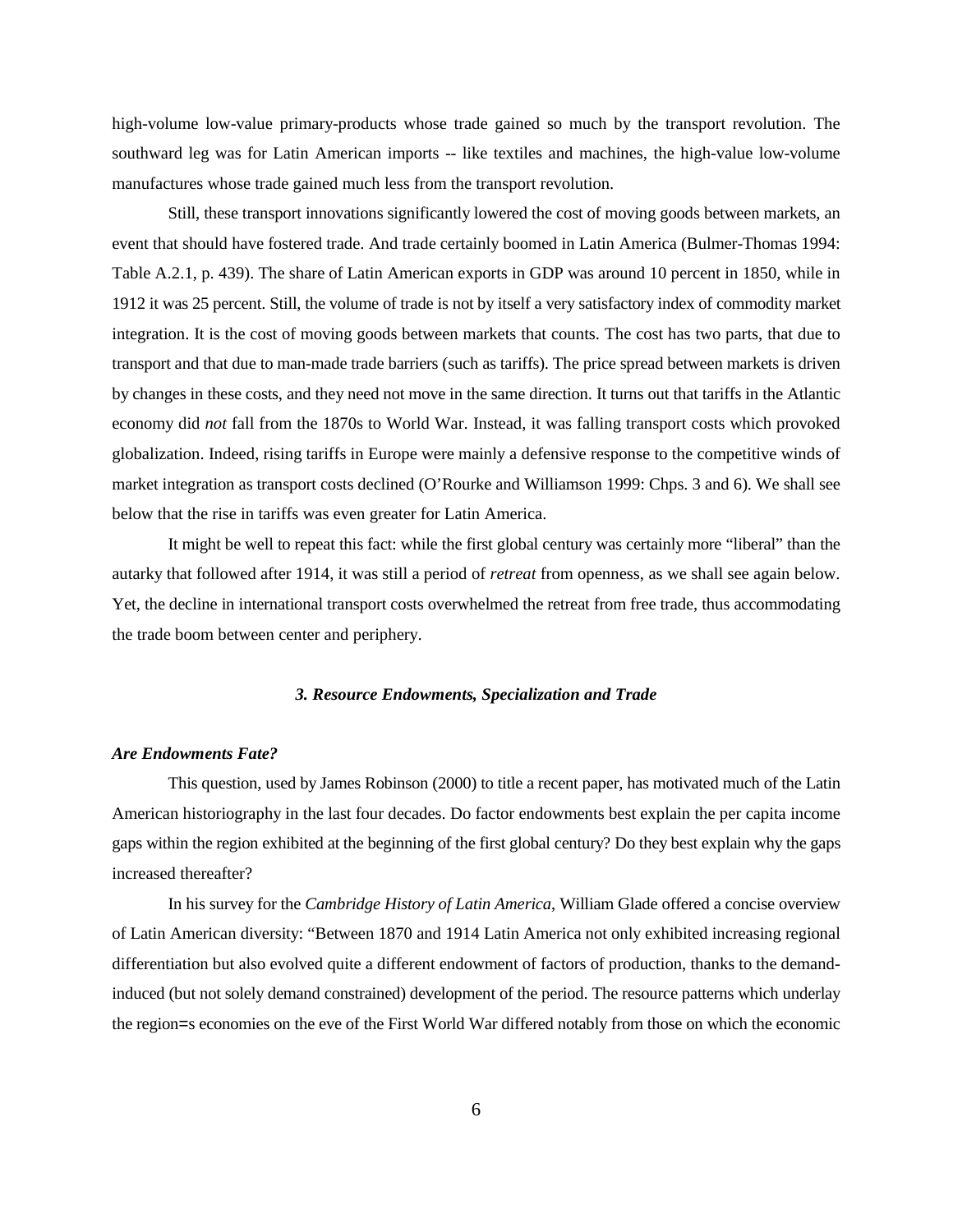process rested at the outset of the period."<sup>4</sup> Glade adopted an intermediate position between two conflicting approaches to understanding Latin American development (Glade 1986: pp. 49-50). The dual economy approach described how the sources of economic transformation were first limited to enclaves exhibiting market-oriented production. As time went on, foreign demand, the transport revolution and the integration of domestic factor markets made the within-country institutional topography more uniform. Countries where the transformation was incomplete by World War I were ones where the original size of the export-sector was small, or where the export sector had limited capacity to replace traditional with capitalist institutions elsewhere in the economy, or both. Thus, incomplete transformation is explained by weak diffusion between sectors.

A group of revisionists argued, on the contrary, that this dual economy approach failed to give play to important forces that may have suppressed or even reversed diffusion. Instead, these revisionists emphasized that increased market-oriented production often *strengthened* coercive anti-market relationships rather than weakened them. Exactly how these forces evolved depended on initial endowments and related institutions. Different typologies have been proposed, in which endowments and institutions are assigned varying levels of importance, but in which globalization always has a powerful influence on outcomes. There are three camps: those who see the causality as running from institutions to endowments; those who see the causality as running from endowments to institutions; and those eclectics who see a two-way causality.

Among the eclectics, Celso Furtado (1974: pp. 50-3) stands out. He suggested it might be useful to think in terms of three Latin American regions: (1) scarcely populated countries of temperate climate exporting goods similar to those produced in Europe, offering an overseas frontier where high wages attracted free labor; (2) traditional societies specializing in tropical agrarian products which were labor intensive, the prices of which were relatively low compared to imports, and the wages in which were even lower; (3) countries exporting minerals, the production of which experienced important productivity improvements which, however, were limited to enclaves controlled by foreign firms. The main institutional aspects considered in this typology are the concentration and nationality of property ownership, the existence of coercive mechanisms for extracting labor, the extent of the market, and attitudes towards technical change. Osvaldo Sunkel and Pedro Paz (1970: pp. 321-43) added more institutional variables to the typology and Fernando Cardoso and Enzo Faletto (1979) extended the approach even farther: to them, economic performance was mainly dependent on whether the ownership of natural resources was in the hands of numerous domestic

 $\overline{a}$ 

<sup>4</sup> Glade (1986: pp. 46-7). The *Cambridge History of Latin America* has other excellent surveys on this factor endowment and institutional diversity in Latin America (Bauer 1986; Moreno Fraginals 1986). The contributions by Alan Taylor and Blanca S<nchez-Alonso to the present volume are also helpful in understanding the availability of foreign labor and capital to Latin America during the long century from Independence to Great Depression.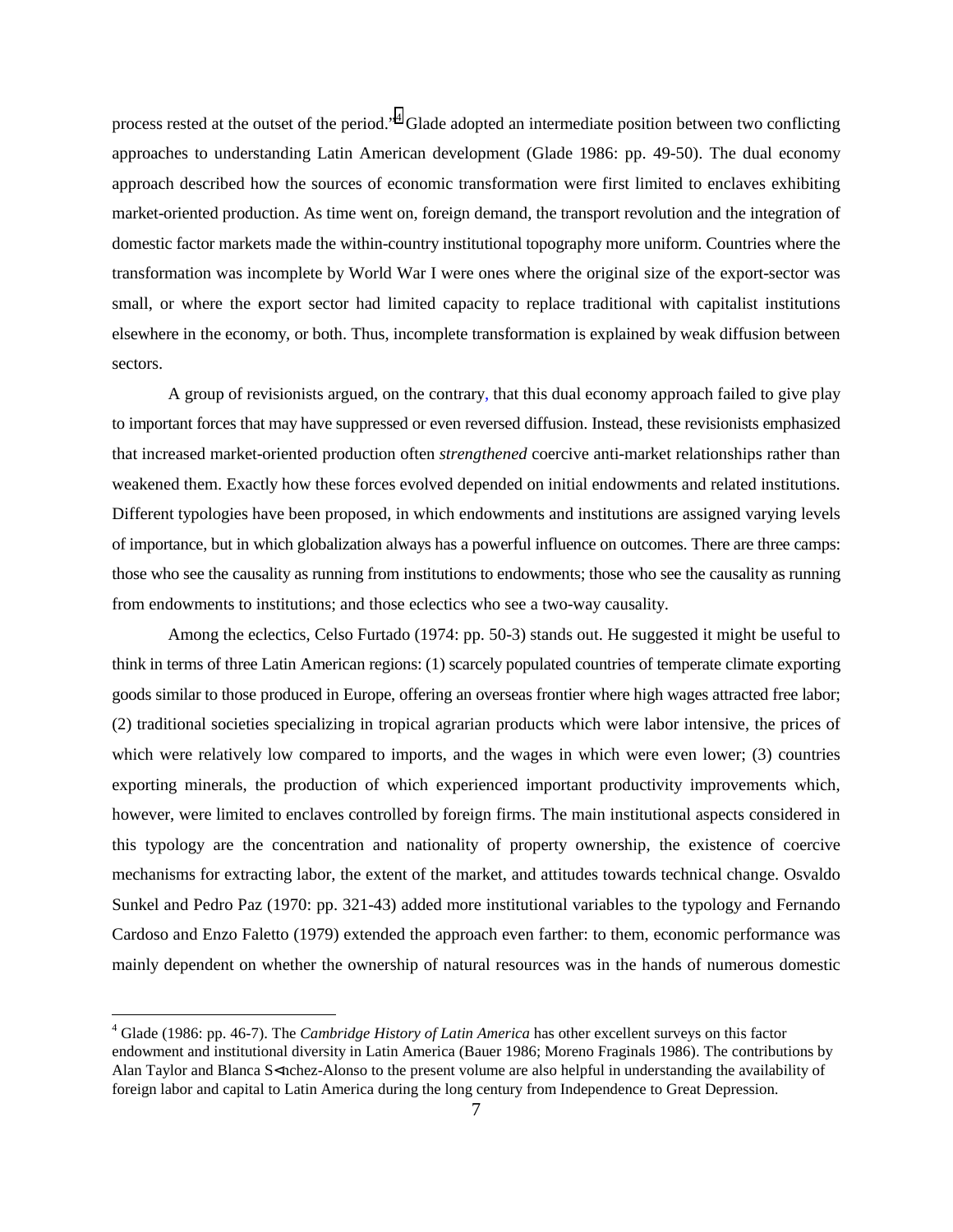agents -- like land in the Río de la Plata area, or in the hands of a few foreign firms -- like minerals in the Andean and Mexican regions. For these eclectics, the implications for workers= living standards, economic diversification and inequality were profound.

Institutional determinists criticized the eclectics from a Marxist point of view. Thus, Augustin Cueva (1977) insisted that the persistence of pre-capitalist relations limited the extension of free labor, which, in turn, determined whether high wages, expanding domestic markets and rapid technical change would emerge. Cardoso and Pérez Brignoli (1979) also contributed to this institutional-determinist critique, with a typology very similar to Furtado´'s: (1) the development of capitalism in new settler economies; (2) the transition to capitalism in the Andean and Meso American economies which evolved differently due to an initial environment created by the interaction between European feudalism and native institutions; and (3) the transition to capitalism in market oriented slave economies. The institutional determinists have swollen in numbers with the recent addition of some notable North American scholars. Indeed, Douglas North, William Summerhill and Barry Weingast (1998), as well as David Landes (1998), have adopted the new institutional economics to explain why Latin American performance differed so much from that of North America. The legacy of colonial institutions, weak property rights, political decentralization, and political instability are the main variables thought to affect growth. Factor endowments play a secondary role for the institutional determinists. Thus, Robinson (2000) argues that similar resource endowments, organized in different ways in terms of concentration of wealth and income, have produced very different outcomes in terms of human capital accumulation, technical change and thus economic performance.

Recently, Stanley Engerman and Kenneth Sokoloff (1997) have made an important contribution to the endowment determinist literature. They argue that "various features of the factor endowments of the three categories of New World Economies, including soils, climates, and the size or density of the native population, may have predisposed those colonies toward paths of development associated with different degrees of inequality in wealth, human capital, and political power, as well as with different potentials for economic growth. Even if, later on, institutions may ultimately affect the evolution of factor endowments, the initial conditions with respect to factor endowment had long, lingering effects" (Engerman and Sokoloff 1997: pp. 275-6). The three-economy typology offered by Engerman and Sokoloff is exactly the same as that advanced by Furtado some 30 years before, but the causality is different. Tropical crops, like sugar, are more efficiently cultivated in large estates, thus favoring property concentration. Given scarce native population in those regions, African labor was supplied through slave trade with a highly unequal income distribution emerging as an outcome. The production of grains in new settler societies, on the contrary, never revealed economies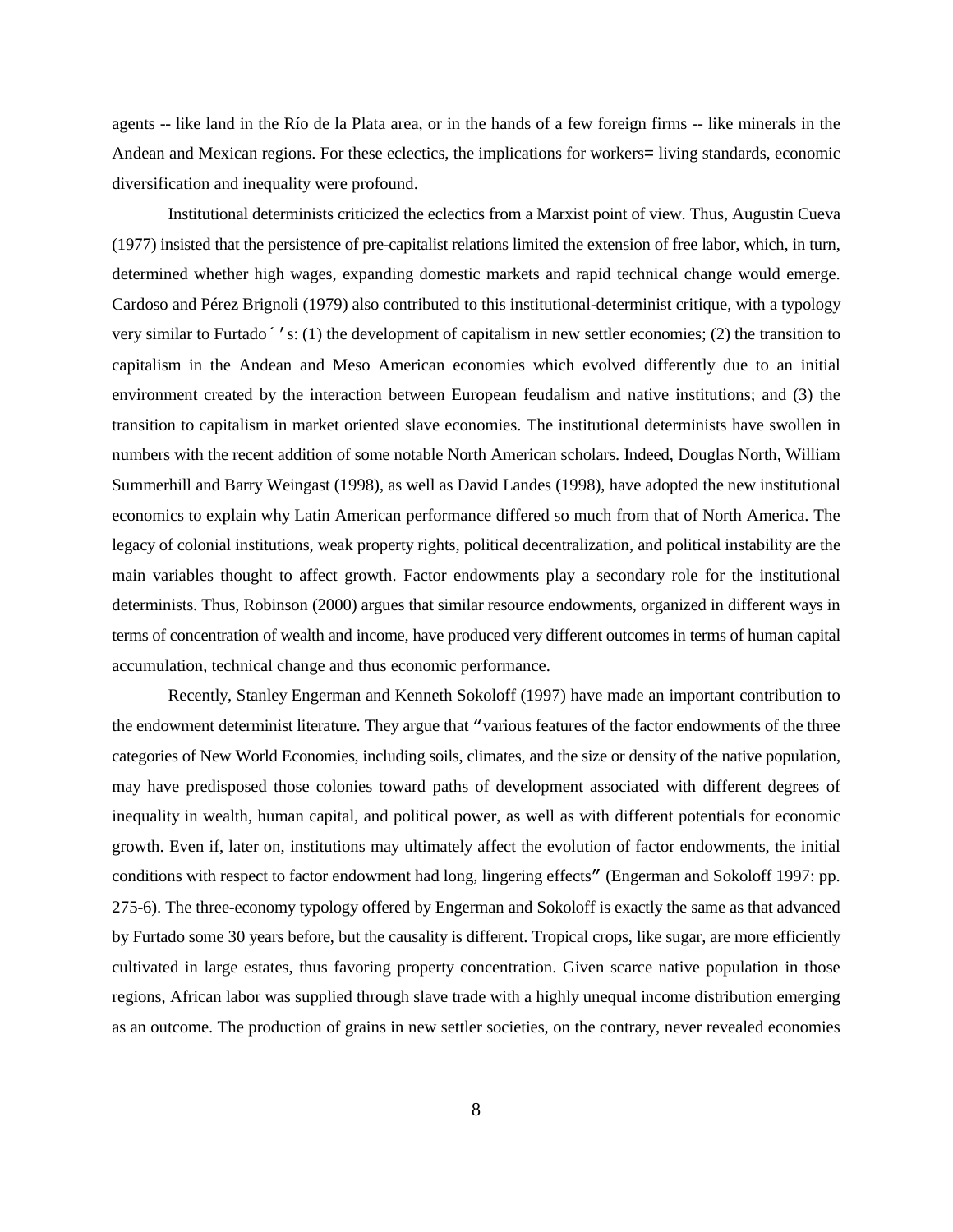of scale, thus favoring a more equal society dominated by small and medium-size holders.<sup>5</sup> The Andean and Meso American regions were characterized by substantial native populations and a privileged few who controlled the services of land, mineral resources *and* native labor. These mineral-based regions seem similar to tropical regions, in the sense that both generated an economic structure where large-enterprises dominated and substantial inequality resulted. Nevertheless, the explanations for the development of large estates is mainly institutional, and they have their roots in pre-Columbian and colonial experience. In any case, Engerman and Sokoloff's great contribution is to emphasize how different societies with different initial endowments yielded different distributions of income, human capital, and political power, all of which then influenced the extent of the market, the development of institutions conducive to widespread commercialization, technological change, and growth.

Victor Bulmer-Thomas (1994) also deserves an important place in this discussion. Like many others, he considers international demand to have been *the* dynamic force during the *belle époque*. Differences in performance around Latin America arose mainly from the relation between natural resource endowments, export specialization and world demand, or what has come to be called the "commodity lottery" an idea developed previously by Carlos Díaz-Alejandro (1984). Given the connection between international demand and prices, on the one hand, and natural endowments and export specialization, on the other, economic performance should have been strongly influenced by the luck of the draw in this "commodity lottery". Thus, the performance of the export sector depended in large part on demand booms and the price elasticity of demand. Economy-wide performance depended, in turn, on the relative size of the export sector and the extent to which the export boom spilled over into the domestic sector.

The "commodity lottery" is fine as far as it goes, but labor market institutions also have a profound impact on the export supply response and on the size of any spillover to other sectors. Bulmer-Thomas treats the whole region as labor scarce,<sup>6</sup> and to deal with labor scarcity issues, he believes institutional explanations are essential. For him, highly concentrated natural resource ownership made it politically possible to impose a labor market solution that relied on non-market authoritarian coercion. This strategy implied technological stagnation, as there was little incentive to increase labor productivity, and it had a deleterious impact on aggregate economic performance in those parts of Latin America that used it.

 $\overline{a}$ 

 $<sup>5</sup>$  The authors have some difficulty explaining one fact: similar endowments in the Río de la Plata and the North</sup> American prairies led to quite different land distributions and holding size (a classic theme for comparative studies, such as that of Adelman 1994, and on Argentina see Cort $\mathfrak{d}s$  Conde 1997).

 $<sup>6</sup>$  This view is not shared by some scholars, most notably Díaz-Alejandro (1970), Lewis (1978), and Engerman and</sup> Sokoloff (1997). We return to this issue below.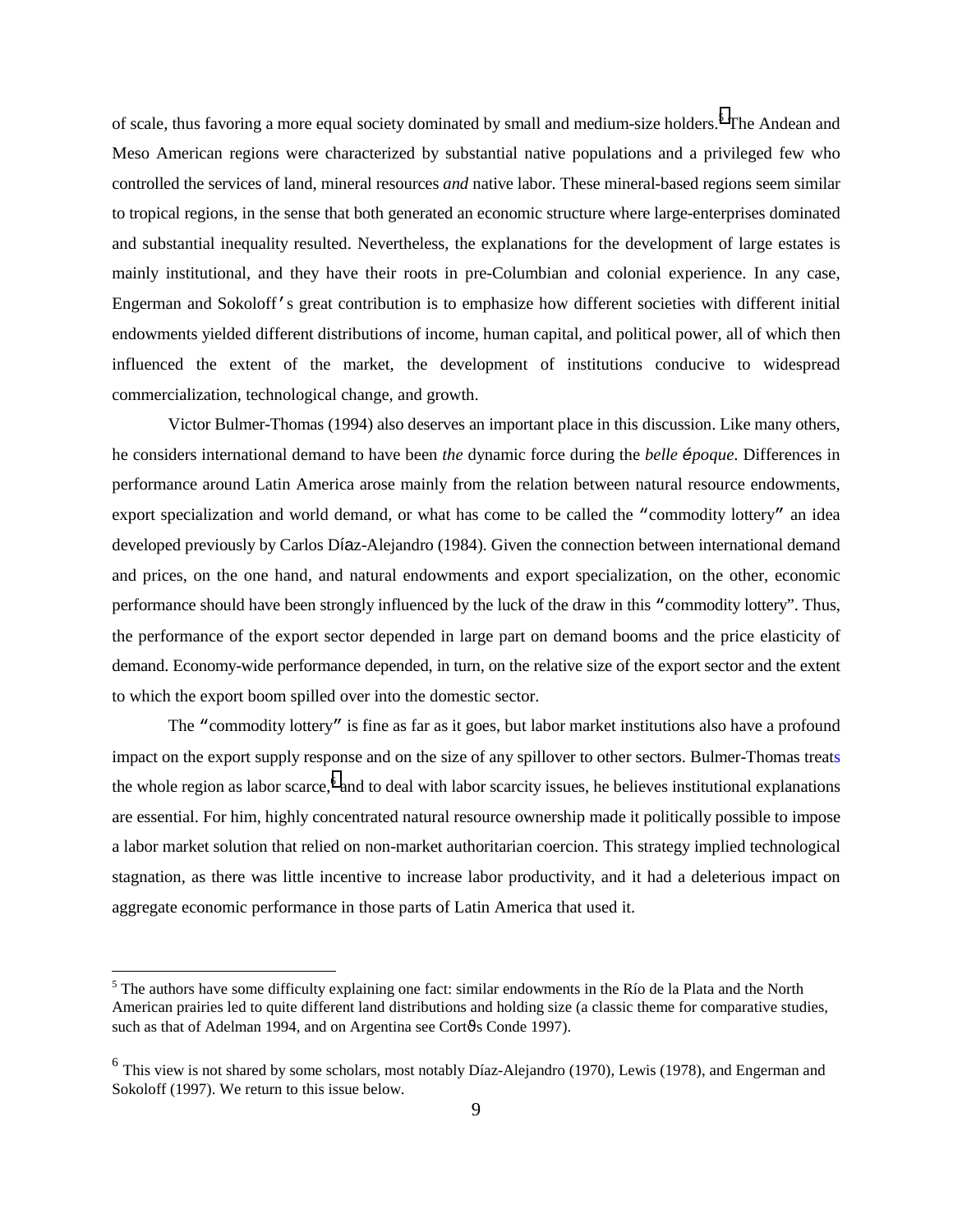#### *Different Endowments, World Markets and Different Patterns of Development*

*Natural Resources.* With each export specialization came market characteristics that mattered to performance. Income elasticity of demand mattered, beef offering an example of high income elasticity during the first global century, thus favoring Argentina and Uruguay. The ability of petro-chemical technologies to find ways to replace expensive natural resources with cheap synthetics mattered. Chemical fertilizers displacing guano offers a good example, thus disfavoring Peru. Market structure and monopoly power mattered. For most of the 19<sup>th</sup> century, Brazilian coffee had a monopolistic position that allowed the state to impose export taxes and to raise prices (and revenue) by restricting supply. Similarly, Chile had a near monopoly on the mineral production of nitrates, which allowed the state to tax exports without losing its market share. In contrast, Río de la Plata was simply another entrant in the competitive world cattle market, and exporters were price-takers. Most tropical products faced competitive international markets, like cotton (Brazil and Mexico) and tobacco (Cuba). However, sugar cane offers a special tropical product case: not only did it compete with other tropical regions, but it also had to compete with the European beet root production, a situation which provoked a secular decline in the terms of trade facing northeast Brazil and Cuba.

Primary product export supply depended on many complementary processes. We have already talked about how the transport revolution reduced the cost of moving goods so much that relatively isolated regions suddenly found themselves integrated into the global economy. In some cases, natural resources that had previously lain idle were now exploited as the frontier extended. Northern Mexico, the Río de la Plata, the Amazonia and several other tropical regions had very low native population densities, and the expansion of the export sector obeyed the general laws of frontier economies unfolding the world around. But this "frontier case" was less common in Latin America where indigenous populations had already extensively exploited natural resources. A. Bauer (1986) lists three different Latin American landscapes where different factor endowments yielded different export-oriented economies. (1) Central México, the highlands of Central America, and the Andes were all the densely populated colonial areas where large estates, known as *haciendas*, co-existed with native peasant communities. In a context of ill-defined property rights, *hacendados* steadily encroached on the land of native communities, who may have resisted but were eventually absorbed by the *haciendas*. The land market was active as *haciendas* frequently changed hands, especially near new transport routes. Lands were captured for commercial use from another source too: secular reforms converted church lands. (2) In central Chile and northern Mexico, the typical frontier pattern unfolded: *haciendas* expanded into lands of the vast public domain occupied only by a marginalized native population, who were displaced. (3) While the role of the *haciendas* was important, the countless numbers of small and medium size farms in Mexico, Central America, Colombia, Ecuador, Perú, Chile and Colombia also played a role in contributing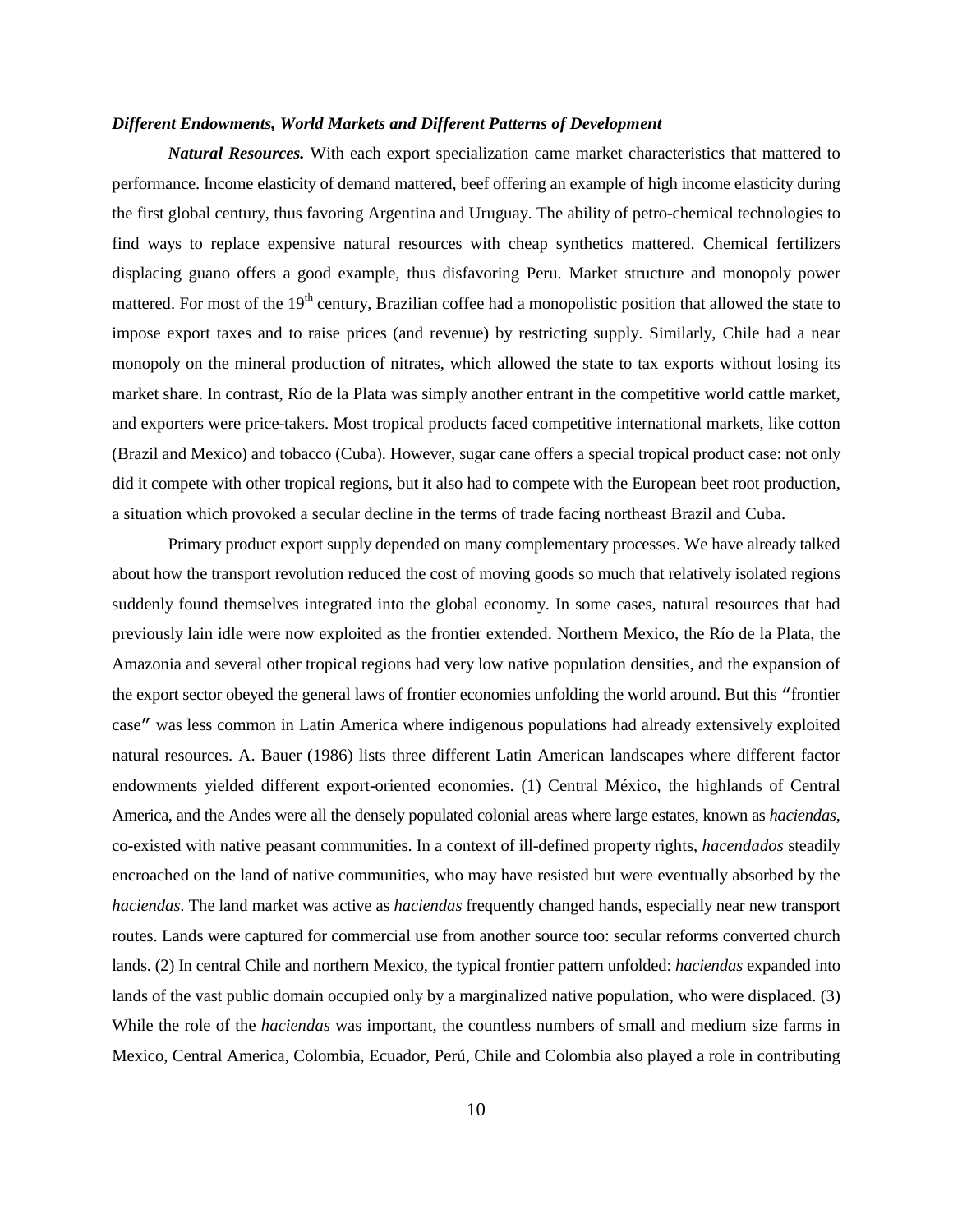to an elastic primary product export supply.

Diversity in export mix mattered. A well-known feature of Latin America was its highly concentrated export "portfolio". Since primary products have always been subject to wide demand and price fluctuations, the more concentrated an economy's exports, the more unstable the economy. For Latin America as a whole, the single dominant export product represented 53.6% of total exports, while the top two dominant export products represented 70% of total exports (Bulmer-Thomas 1994: Table 3.2, p. 59). These numbers are very high by world standards then and now. Still, large countries could more easily diversify, and they did. Thus, Mexico achieved a single dominant product export share in 1913 of only around 40%, while that for El Salvador stood at 96%. Small countries suffered greater instability as a result, and "balkanized" Latin America (see section 4) has always had small countries.

*Labor.* Population and thus labor force growth in Latin America between 1850 and 1930 varied enormously. The region as a whole grew by 1.5% a year (Table 2). The highlands from Chile to México recorded the lowest rates of population growth (1.1%), the tropical lowlands held an intermediate position (1.8%), and the more temperate lowland settler economies grew fastest (2.8%). As a consequence, the low lands, mainly those near the Atlantic coast, increased their share in total Latin American population from 44 to 70% between 1850 and 1930, with a corresponding contraction of the population share for the highlands. This population shift reveals the dramatic impact of  $19<sup>th</sup>$  and  $20<sup>th</sup>$  century globalization as it broke down colonial population distributions, and pulled population down to the booming export sectors supplying world markets from the lowlands and the Atlantic coast.

From central Chile to central Mexico, there existed huge concentrations of labor which were mobilized through different means in order to meet the demands of the new market orientated production. Wages were very low in the Andean highlands, and thus so too were European immigration rates. The native population of the tropical lowlands did not easily adapt to plantation work, nor was it large enough to meet the requirements of this kind of export-led production. The population of the Latin American highlands may have been closer to these tropical regions -- like Perú, Ecuador and even Yucatán -- but those native populations were not able to survive the climatic conditions of the tropical lowlands. Thus, the tropical regions eased labor scarcity by importing African slaves from the  $16<sup>th</sup>$  and  $19<sup>th</sup>$  century, replaced after suppression of the slave trade in the 1840s and eventual abolition of slavery, some countries turned to low-wage Asian workers under labor contracts, often working under conditions of limited personal freedom. Tropical products were produced by low-wage tropical regions throughout the world. Table 3 shows that 47% came from low-wage tropical Latin America and 70% from the low-wage tropical world more generally. Thus, the attraction of free labor to tropical Latin America was not a viable strategy, since high labor costs would have priced them out of world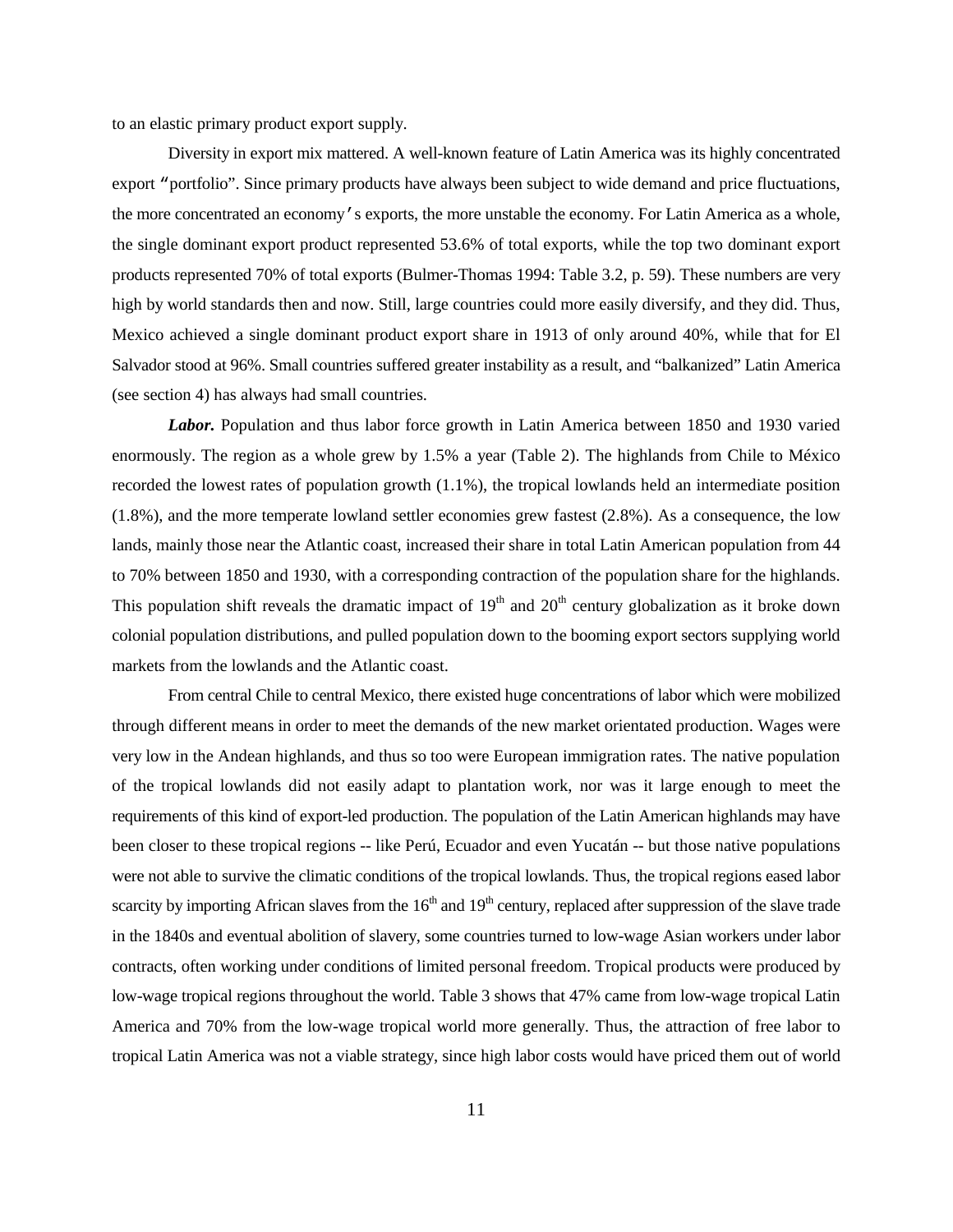product markets. In Brazil, for instance, 4 million African slaves were introduced in 1531-1855, of which 2.1 million arrived after 1781, and by the mid  $19<sup>th</sup>$  century more than a half of the Brazilian population was black. The labor market liberalized after the abolition of slavery in 1889, but the consequences for low wages and inequality have been long-enduring features of Brazilian society since.

The labor supply was completely different in the temperate lowlands of the Atlantic coast. These relatively empty areas were flooded by millions of European immigrants producing temperate climate products that could now reach world markets at competitive prices. This process is analyzed in detail by Sánchez-Alonso in Cambridge Economic History of Latin America, forhcoming. According to Nicolás Sánchez-Albornoz (1986: Table 3), 8.4 million immigrants arrived in Argentina, Brazil and Uruguay between 1881 and 1930, and the foreign born were a very large share of population in these countries. The structure of world markets for these kinds of temperate climate exports is also shown in Table 3. The contrast with tropical climate exports is striking: 61% of the temperate-climate world exports were supplied by high-income countries, and 26% by Latin America (mainly the southern cone). Low-wage regions played a marginal role in Latin America and the rest of the world. As the tyranny of distance weakened, the southern cone was offered a way out into the core, a process by which the frontier penetrated even more fertile lands, not less. As an outcome, wages in the region were higher than those in the European countries from whence the immigrants came. Thus, the labor market in these regions behaved quite differently than those of the tropical and highland parts of Latin America, both with respect to wage levels and with respect to their institutional features.

#### *Comparing the Outcomes*

When looking at the performance of different Latin American countries, it is useful to keep in mind that the nation-states created after independence often covered more than one region. Brazil offers the best example, but almost all large countries show a huge variety of climates and natural resource endowments within their own borders. Still, national level analysis offers suggestive insights.

One of the more striking facts is that economic differences among Latin America countries were greater near the end of this global era than at the beginning, as we noted in section 1. Both in terms of per capita GDP and real wages, the gap between rich and poor Latin American nations widened (see also Williamson 1999: pp. 112-19). Consistent with those forces of divergence, the settler economy (Argentina, southeast Brazil, Uruguay) share in total Latin American population rose from 11 to 30% between 1870 and 1930 (Table 2). The share of the highlands (Columbia, Mexico, Peru et al.) fell from 61 to 44% over the same period.

What about exports? Latin American export performance was impressive between 1850 and World War I, growing at an annual rate of 3.5%. Yet, there were huge differences in the level of per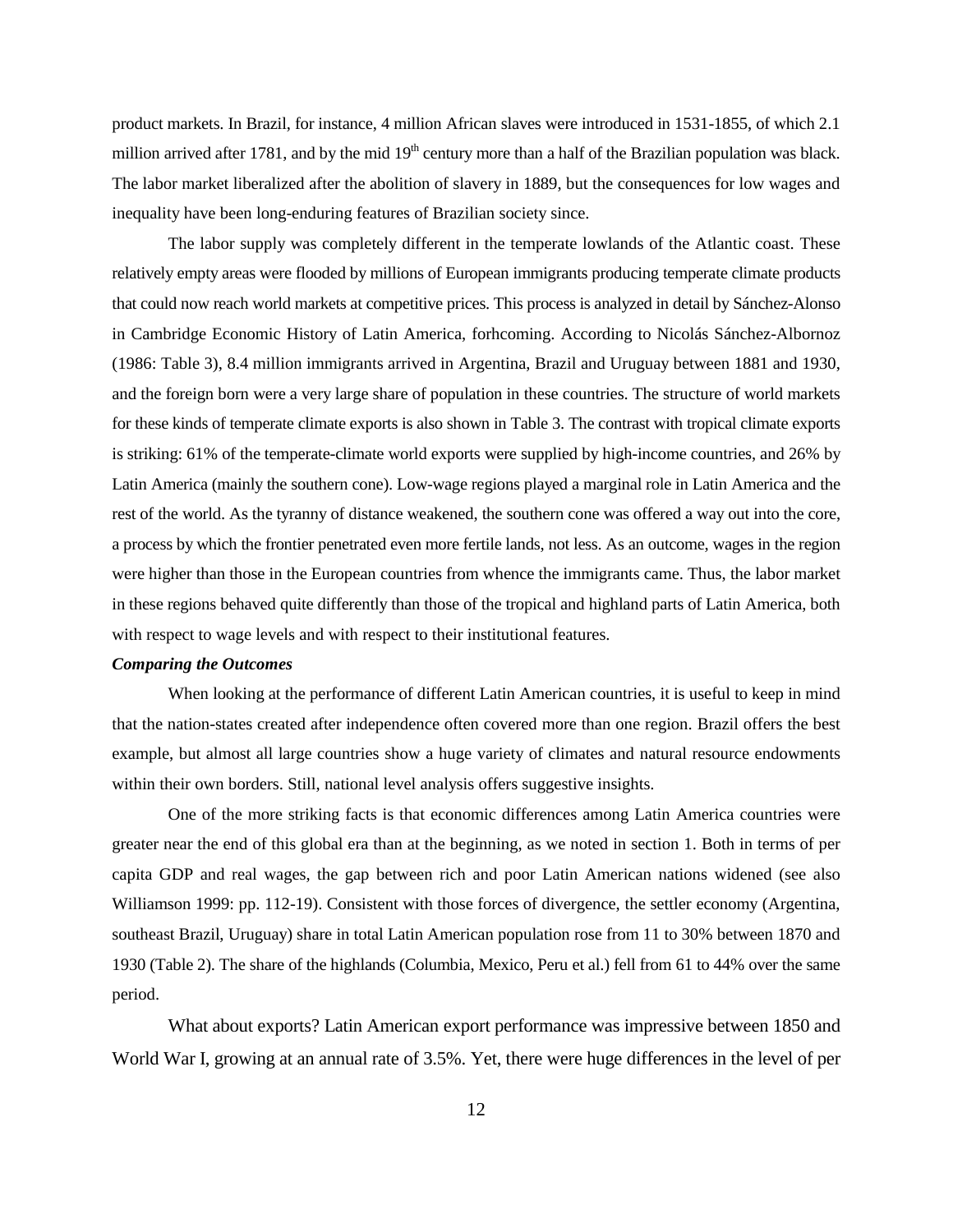capita exports between the settler, tropical and highland areas (Table 4): per capita exports in the settler countries were twice that of the tropical countries in 1912, and more than four times that of highland countries. While settler countries benefited by having large land areas and small populations, there are other likely explanations for these huge differences in per capita exports. To repeat one mentioned above, Latin American settler country exports were competing with that of developed countries, and, as marginal producers, they took a relatively high market price as given. In contrast, the price of tropical exports were set in a labor market affected by the after effects of slavery, by other forms of coercion, and by an "elastic" supply of Asian contract labor after abolition (implying a low and fixed reservation wage). Accordingly, W. Arthur Lewis (1978) argued that productivity gains were passed on to consumers abroad in the form of low and falling prices. Note, however, that while export *levels* differed across Latin America, their *expansion* up to 1912 was remarkably similar.

#### *4. The Terms of Trade from Independence to Great Depression*

The decline in transport costs created commodity price convergence in the Atlantic economy up to the Great War, and most of Latin America was part of it. Furthermore, commodity price convergence implied terms of trade gains for all trading partners since the price of every country's exports rose in response to declining transport costs, and the price of every country's imports fell. Of course, we would like to know more about where these forces were greatest, and whether other world market events had an offsetting or reinforcing impact on any country's terms of trade. Did the tyranny of distance suffer a bigger defeat in the more isolated parts of Latin America or in the less isolated parts? Did the poorer regions gain less than the richer ones, or more? Which staple exports enjoyed more favorable world market forces? These questions connect closely to a very important and long debate about the secular trend in the relative price of primary products. This venerable terms of trade debate has its origin in the collapse of primary product prices during the Great Depression, but Raúl Prebisch, Hans Singer and others argued in the 1950s that the downward trend was secular (Prebisch 1950; Singer 1950). This interpretation served to fuel the policy move in Latin America in the 1950s and 1960s, which had such clear autarkic outcomes. However, what these intellectual giants failed to appreciate fully is that during transport revolutions -- like that from the mid-19th century to World War I -- the terms of trade can (and did) rise for *both* center and periphery (Ellsworth 1956; Williamson 2002). It was not a zero-sum game. More importantly, they failed to distinguish clearly a profound Latin American turn of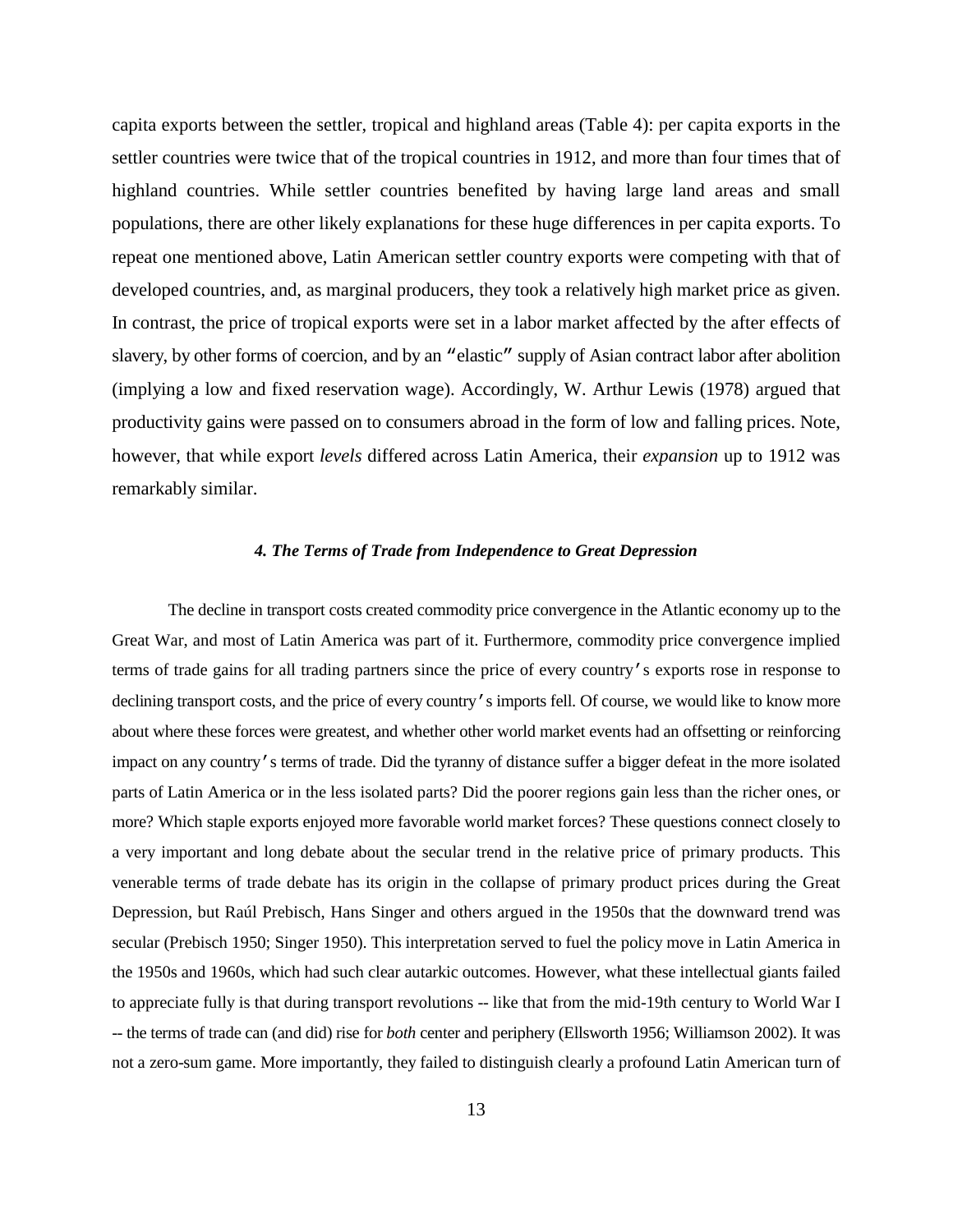events in the 1890s.

 $\overline{a}$ 

Figure 2 documents the secular movements in Latin American terms of trade between 1820 and 1950. The series plots the ratio of export to import prices, the so-called net barter terms of trade. From 1870 onwards, the series is the unweighted average for eight Latin American countries (Argentina, Brazil, Chile, Columbia, Cuba, Mexico, Peru and Uruguay: Coatsworth and Williamson 2002) while it is simply the inverse of the British terms of trade before 1870.<sup>9</sup> For Latin America as a whole, the terms of trade almost doubled between the 1820s and the 1890s,<sup>10</sup> forces that must have been very favorable to income, at least in the short run. How could the poor growth performance up to the 1850s or 1870s possibly be blamed on trade conditions? Instead, it certainly looks like world market forces were serving to stimulate Latin American economic performance during the first eight decades of independence.

Of course, country experience varied. While the terms of trade boomed for Argentina, Brazil and Columbia up to the late 1860s, they rose much more modestly for Mexico, and fell dramatically for Cuba (Prados, Cambridge Economic History of Latin America, forhcoming: Table 8). From the 1860s to the 1890s, the terms of trade rose for Brazil, Columbia, Cuba and the southern cone, but they fell for Mexico and Peru. After the 1890s, and long before the interwar world economic disaster, the terms of trade fell throughout Latin America. True, the collapse was less pronounced for the southern cone specializing in temperate climate primary products than it was for the others specializing in mining or tropical primary products.

In short, global market forces were, in general, good for Latin American exports over most of the  $19<sup>th</sup>$ century, but bad for Latin American exports over the first half of the  $20<sup>th</sup>$  century. What about growth? All economists agree that such terms of trade improvements must have contributed to a rise in income over the short run. We are far less certain about the long run. Indeed, Hans Singer (1950) argued that terms of trade improvements for primary product exporters might in the long run contribute to slow growth and modern development theory usually argues the same. After all, the stimulus to the primary product producing export sector is likely to cause de-industrialization or at least industrial slow down, and to the extent that industry carries modern economic growth, an aggregate growth slow down is quite possible. The jury is still out on this

<sup>&</sup>lt;sup>9</sup> This pre-1870 proxy understates the 19<sup>th</sup> century rise in Latin American terms of trade to the extent that freight rates were declining on overseas routes between Britain and Latin America.

<sup>&</sup>lt;sup>10</sup> Prados (this volume: Table 8) also collects terms of trade estimates 1811/15-1876/80 for Argentina, Brazil, Colombia, Cuba and Mexico which have recently been constructed by other authors. Trade-weighted and unweighted averages of these five countries behave almost exactly the same as our inverse of the British terms of trade between 1855 and 1880. Between 1826 and 1855, however, the Prados five record a much more modest terms of trade rise than does the British inverse. Most of that difference is explained by the collapse of the Cuban terms of trade. When Cuba is removed from the Prados sample, the resulting average terms of trade rises at a rate almost exactly like that of the British inverse. Only Argentina is documented before 1821, but its terms of trade almost doubled over those years.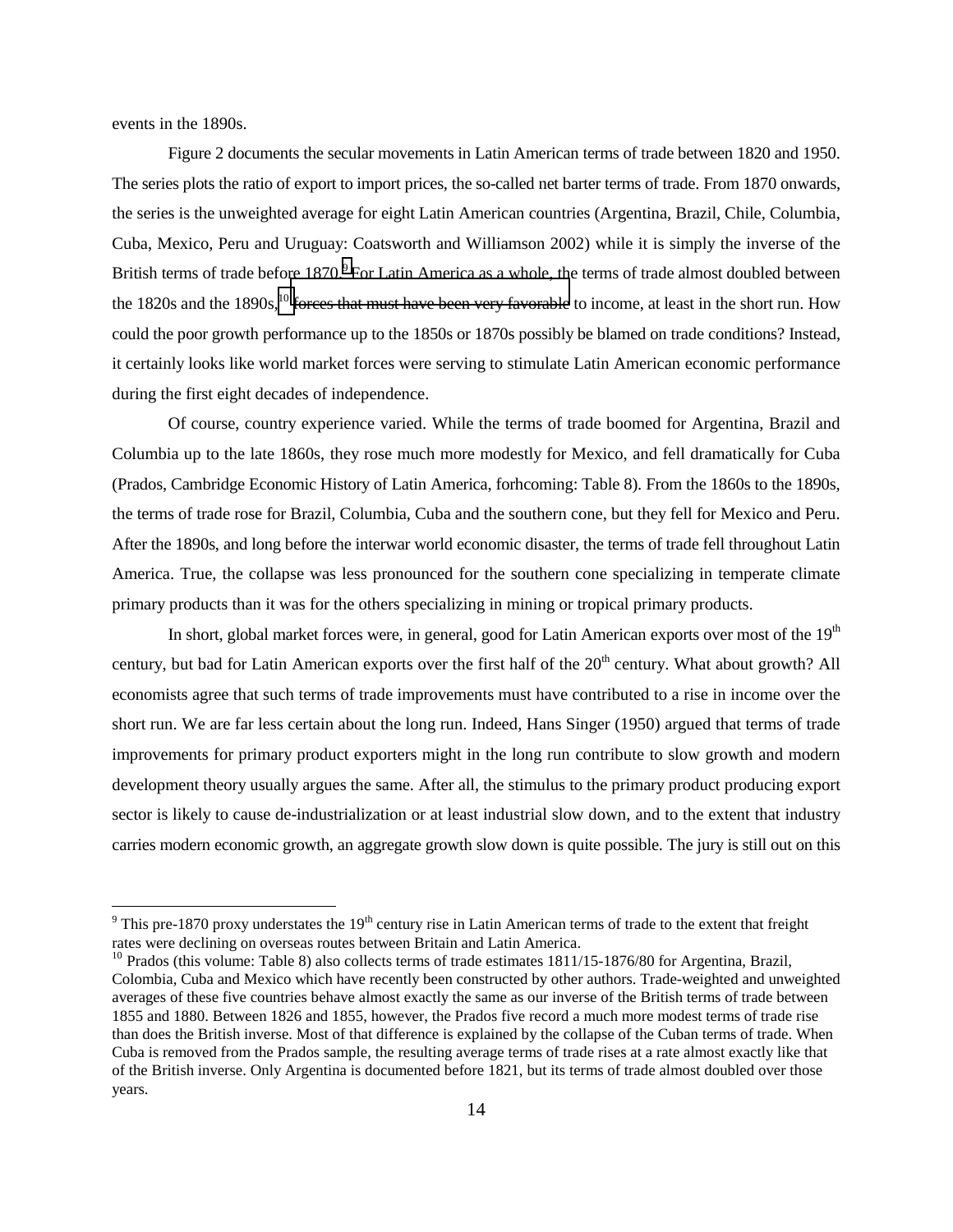$i$ ssue. $11$ 

 $\overline{a}$ 

#### *5. Export-Led Growth and Industrialization*

#### *Advancing in Circles: Industry and Export-Led Growth*

By the 1960s and 1970s, regional analysts were obsessed by Latin American underdevelopment in general and the crisis of the ISI model in particular. While colonial heritage and  $19<sup>th</sup>$  century nation-building were always viewed as central underlying causes of modern underdevelopment, studies of trade policy almost without exception started with the 1930s and the ISI model. Typically, industrialization was considered a post-Great Depression phenomena, evolving as a policy-induced reaction to the interwar crisis of the export-led growth model based on primary product exports and industrial imports (United Nations, ECLA 1966).

A reaction set in during the 1970s when historians began to stress the importance of what came to be labeled "early industry". Many studies explored the features of early industrial growth, dated in some cases from World War I, in others from the 1880s or even earlier. By industry, we are not talking about handicraft production embedded in the agrarian-colonial economy; nor are we talking about primary product processing, activities that added very little value to these primary products before they were exported. We are talking about large industrial enterprises with an advanced division of labor and considerable capital-intensity.

Once it had been clearly established that modern industry had existed side by side with export-led growth long before the Great Depression, different scholars offered competing explanations for it. Some thought industrial growth was not possible if export-led growth was truly successful. Thus, the explanation for industrial growth had to be found in various constraints on export-led growth that would have allowed industry to thrive along side it. One such constraint was protection. As we noted in the previous section, a central point of controversy is whether high tariffs emerged to generate revenues for the state, or whether they were consciously oriented towards the promotion of industrial growth. This discussion was related to another: were industrial capitalists opposed to export interests and their policies (following some Stolper-Samuelson predictions), or was industrial investment seen as harmonious with export-led growth (Lewis 1986)? Thus, while some scholars stress the protection afforded by tariffs and geographic isolation, others view early industrial growth in terms of domestic forces. The later includes the expansion of local demand, access to cheap raw materials and labor, better output prices and favorable exchange rates.

Before we can assess this debate, we need to define terms. If by industrialization we mean a process by which manufacturing output grows faster than that of other sectors for a long enough time to significantly alter output mix, then it appears that industrialization was never achieved in Latin America prior to the 1930s. To take the most compelling example, Argentine GDP grew at an annual rate of 5.5% between 1875 and 1930,

 $11$  While the issue is not yet resolved, recent historical evidence suggests that Singer was right (Hadass and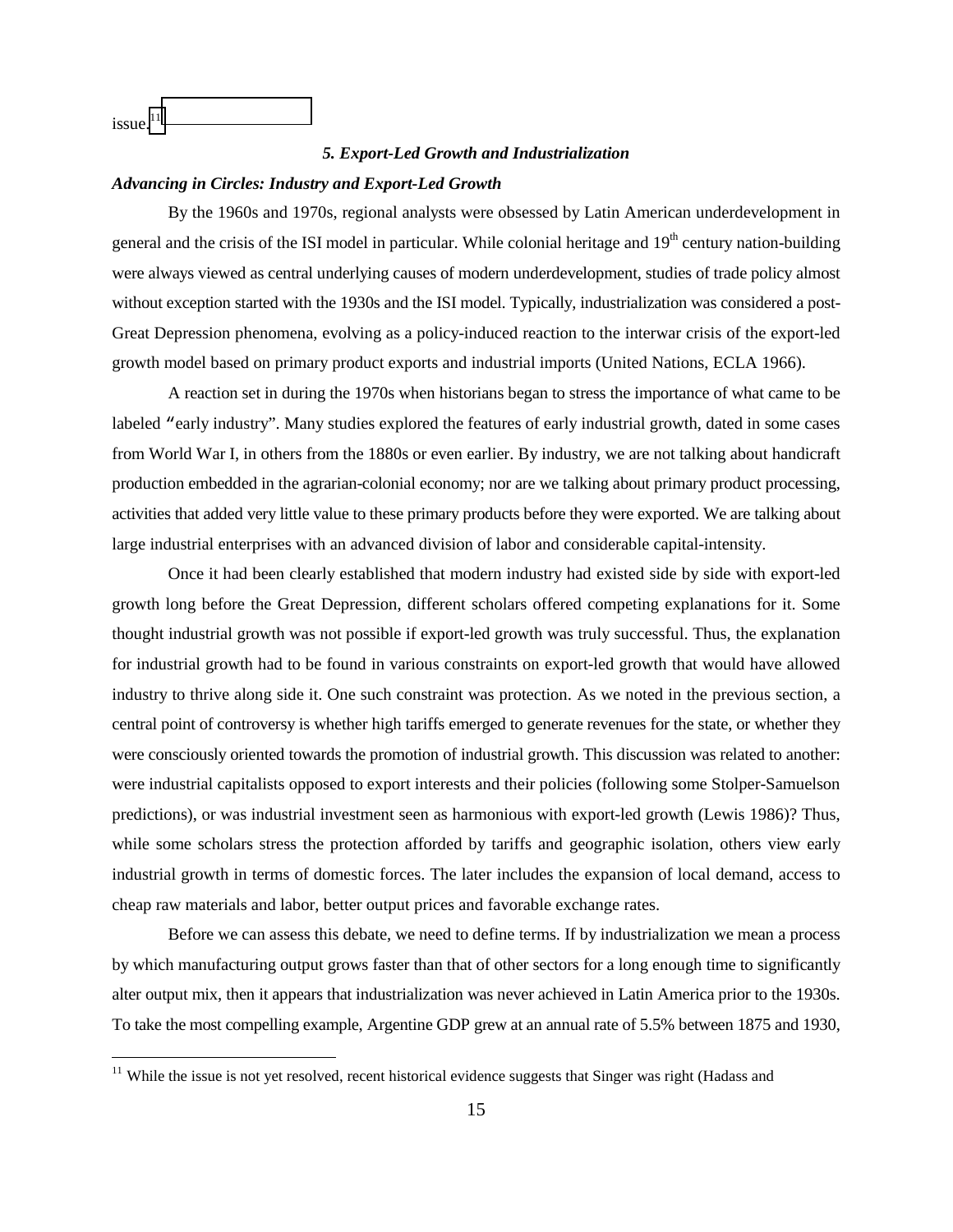while industry grew at a rate only slightly faster, 6.0% (Cortés Conde and Harriague 1993). If we assume that industry represented 12% of GDP in 1880, its share, according to these growth rates, should have risen ever so modestly to 15.2% in 1930. In contrast, between 1935 and 1960 the industrial share in Argentina increased from 15 to 21% (Vázquez Presedo 1988). Uruguay recorded a similar performance between 1870 and 1930 (Bértola, et.al.1998), while the industrial share increased from 11 to 23% between 1930 and 1960 (Bértola 1990). This important part of the southern cone did not undergo significant industrialization before 1930, and it seems unlikely that other Latin American countries underwent a more dramatic industrialization experience. Indeed, manufacturing output shares around World War I were considerably lower elsewhere in Latin America than in Argentina (Brazil 1920, 12.2%; Colombia 1925, 6.7%; Mexico 1910, 12.3%; all from Bulmer-Thomas 1994: Table 5.3, p.137).

Did this result arise due to some fault with Latin American industry and its industrialists? Maybe. But it could also have been fostered by what we have come to call the Dutch disease. After all, the relative price of manufactures facing Latin America fell dramatically across the century before the 1890s (Figure 2), a force that gave enormous incentive to primary product expansion at the expense of import-competing manufactures. Those trends ceased late in the century after which the relative price of manufactures rose just as dramatically (e.g. Latin America=s terms of trade deteriorated). Did this switch in world price trends provoke industrialization throughout Latin America after the 1890s, or did the region have to wait until the 1930s and the introduction of ISI policy?

#### *The Limits of Export-Led and Industry-Led Growth*

Between 1870 and 1913, the more advanced regions of the world experienced rising industrial shares and associated urbanization. Even world trade was increasingly industrial: while trade in primary products grew more than did that of industrial products in the early  $19<sup>th</sup>$  century, industrial trade caught up late in the century and forged ahead in the early 1900s. Yet, Latin American exports remained primary products to an overwhelming extent. Were there limits to export-led growth?

First, World demand and prices set one limit. As we have seen, the relative price trend favoring primary products in Latin America turned around after the 1890s, a switch that must have been due at least partly to a weakened demand for primary products relative to manufactures. However, demand limits cannot be completely isolated from supply limits. If some "structural; limitation" made it difficult for a country to shift resources out of traditional exports into sectors with fast-growing product demand, its capacity to grow will be diminished.

Williamson 2001; Blattman and Hwang 2002).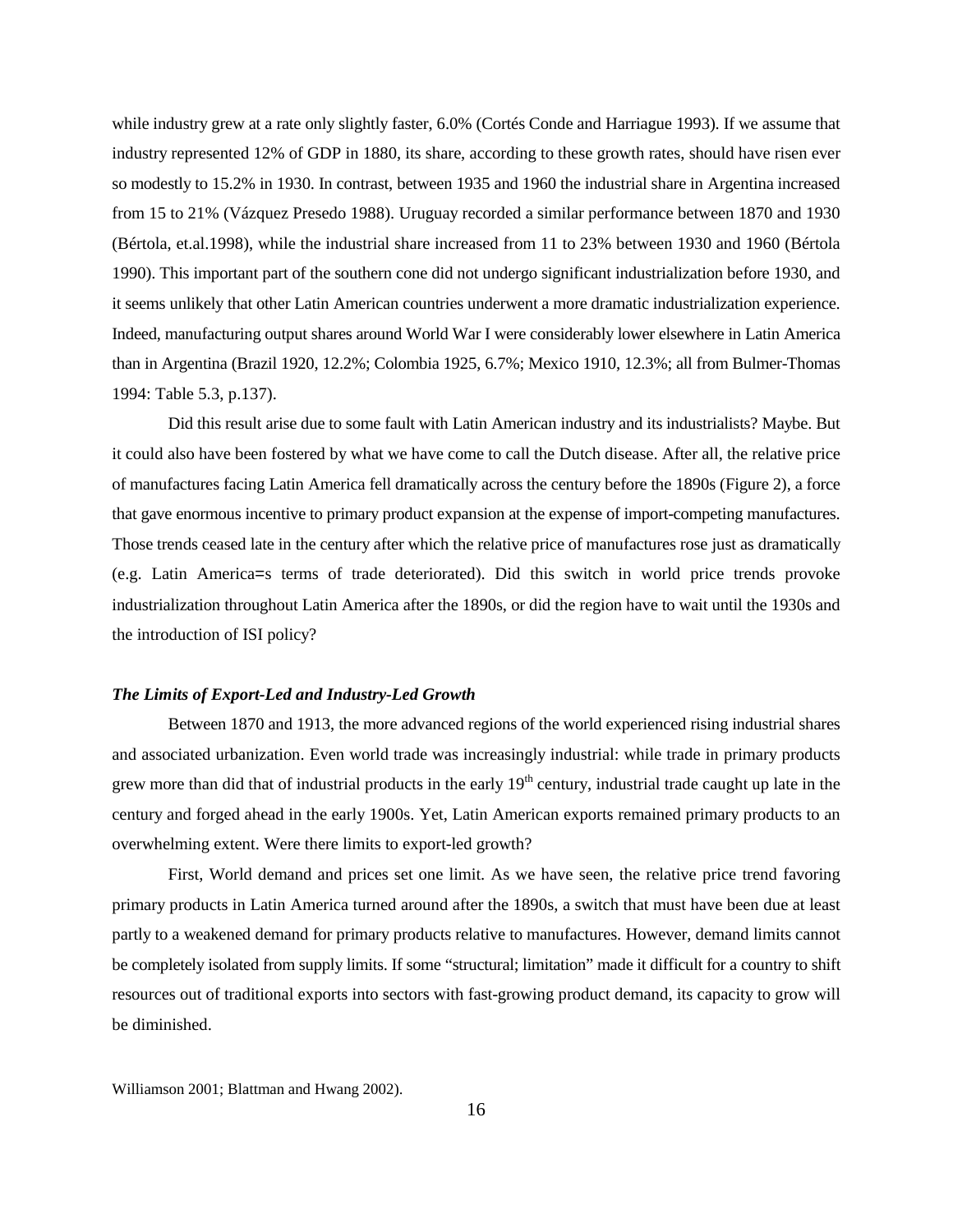Second, was Latin America more or less competitive in "dynamic" products, like those in manufacturing? Were there limits to industrial growth in Latin America? One limit to Latin American industrialization was the domestic market. For most countries in Latin America, domestic markets were far too small, a clear disadvantage resulting from the "balkanization" of the region two centuries earlier at independence. For example, around the 1850s, the four biggest Latin American countries (Brazil, Columbia, Mexico and Peru) had on average populations one-sixth the size of the four biggest west European countries (France, Germany, Italy, and the United Kingdom). Alternatively, the next five middle-sized Latin American countries (Argentina, Bolivia, Chile, Cuba and Venezuela) were on average less than one-third the size of the average mid-sized western European country (Belgium, Netherlands, Portugal, Sweden and Switzerland). Small populations made for small markets, but poverty, low per capita income and regional fragmentation made those domestic markets even smaller. In addition, income was unevenly distributed at the start, further shrinking the domestic market for mass-produced goods. And, as we will show in the next section, inequality grew even worse during the *belle époque* as Latin America responded to world demand with export-led growth. None of these factors yielded the kind of local market in which domestic industry could exploit scale economies and improve productivity until it could go it alone in home markets without tariffs, let alone trying to penetrate foreign markets.

During the 19<sup>th</sup> century, industrial growth was mainly based on relatively simple technologies, and by 1910 these had spread all over the world. Some Latin American industries did grow during this globalization process, but they did so only behind high tariff walls. Textiles was the leading sector everywhere around the world, but in 1910 Latin America - as illustrated by Mexico- was simply not competitive. As Gregory Clark (1987) has shown, compared with England, spindles in Mexico were half again more expensive, and coal was four times more expensive. Yet, wages were only half of those in England (Clark 1987: Table 1, p. 146). Was that cheap-labor advantage enough to give Mexico a competitive edge in home and even world markets? Apparently not, since Mexican labor was so inefficient that labor costs per unit of output were *higher* than in England. Thus, only tariffs insured the survival of the textile industry in Mexico, and what was true of Mexican textiles was probably true of most industries in Latin America (Haber, Cambridge Economic History of Latin America, forhcoming: p. 14). And, of course, things got even worse over time as tariffs reduced competition and muted the process of innovation.

The timing here is important: Latin America was simply unprepared for the petro-chemical industrial wave B the late  $19<sup>th</sup>$  century "second" industrial revolution -- which embodied more complex technologies, larger scale and higher skill requirements. International competition in world manufacturing markets depended increasingly on skills, and Latin America, already having lost the battle over old industrial technologies, was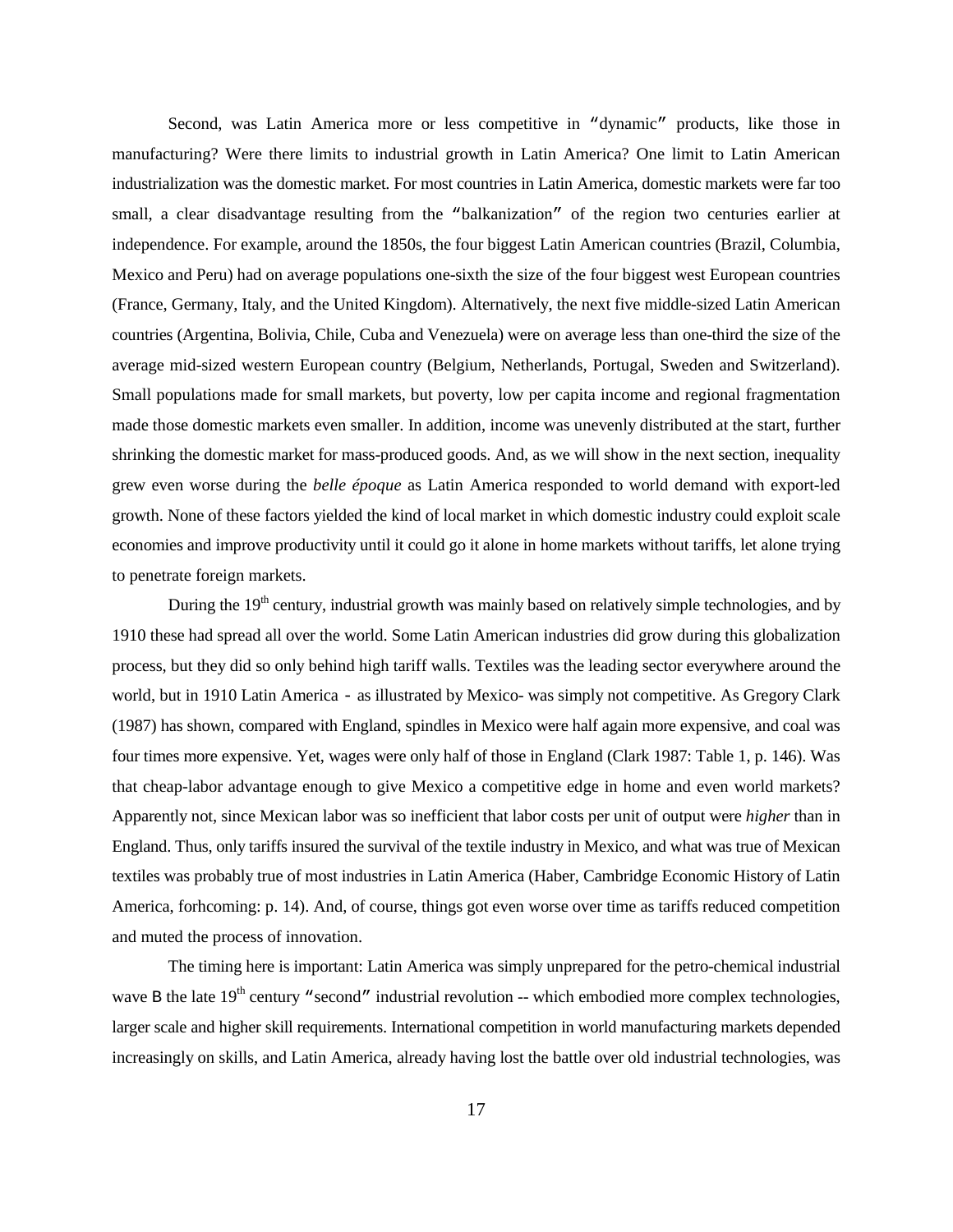hardly well positioned to deal with this new competition. Even in Argentina and Uruguay, the richest part of Latin America, school enrollment rates in the 1910s were very low by North American and European standards: only 42.2 and 33.6% of school-aged children attended school in Argentina and Uruguay, respectively, not to mention Brazil with only 12.3%. Overall school attendance in Argentina, Uruguay and Brazil were 52, 42 and 18%, respectively, of that in France, Germany, the UK and the US combined (Bértola and Bertoni 1998: Statistical Appendix; see also Bértola 2000: Chapter 4). Illiteracy rates made Latin America look even worse. In 1910, 62% of Latin America was illiterate, when the figures for North America were about 8 or 9% (Astorga and Fitzgerald 1998b: Statistical Appendix).

Latin America had to deal with the second industrial revolution before it had undergone the first.

#### *6. Globalization and Inequality*

Looking backwards while writing around World War I, two Swedish economists -- Eli Heckscher and Bertil Ohlin -- argued that the integration of global commodity markets would lead to convergence of international factor prices, as countries everywhere expanded the production and export of commodities which used their abundant (and cheap) factor intensively. The historical evidence for the southern cone -- trends in the ratio of wages to land rents or land values from Argentina (O'Rourke, Taylor and Williamson 1996) and Uruguay (Bértola et al. 1999) seems to be consistent with the predictions of Heckscher and Ohlin. They appear in Table 6.

The trade boom during the half century before World War I led to falling wage-rental ratios in relatively land-abundant southern cone, just as Heckscher and Ohlin would have predicted. As the exports of land-intensive products boomed, so did the demand for land and thus rents and land values. As the imports of labor-intensive manufactured products also boomed, the demand for labor fell, at least relative to land, and thus so did the wage-rental or the wage-land-value ratio. Taking 1913 as the base, the wage-rental (or the wage-land-value) ratio plunged from about 6.9 to about 0.6 between 1880-1884 and 1915-1919 in Argentina, and from 11.1 to 1.2 between 1870-1874 and 1915-1919 in Uruguay. Alternatively, the ratio of land rents to wages soared by about ten times over these four or five decades. This is a huge change in the relative scarcity of land and labor, with powerful inequality implications. As it turns out, these trends were typical everywhere in the land-abundant periphery which, like Australia and North America (O'Rourke, Taylor and Williamson 1996) or like Thailand and the Punjab (Williamson 2002), were exporting to the booming industrial core. Exactly the opposite trends were taking place in Europe, especially in those parts of Europe which stuck to their free trade guns: i.e., wage-rental ratios soared in Britain, Ireland and Scandinavia. To the extent that land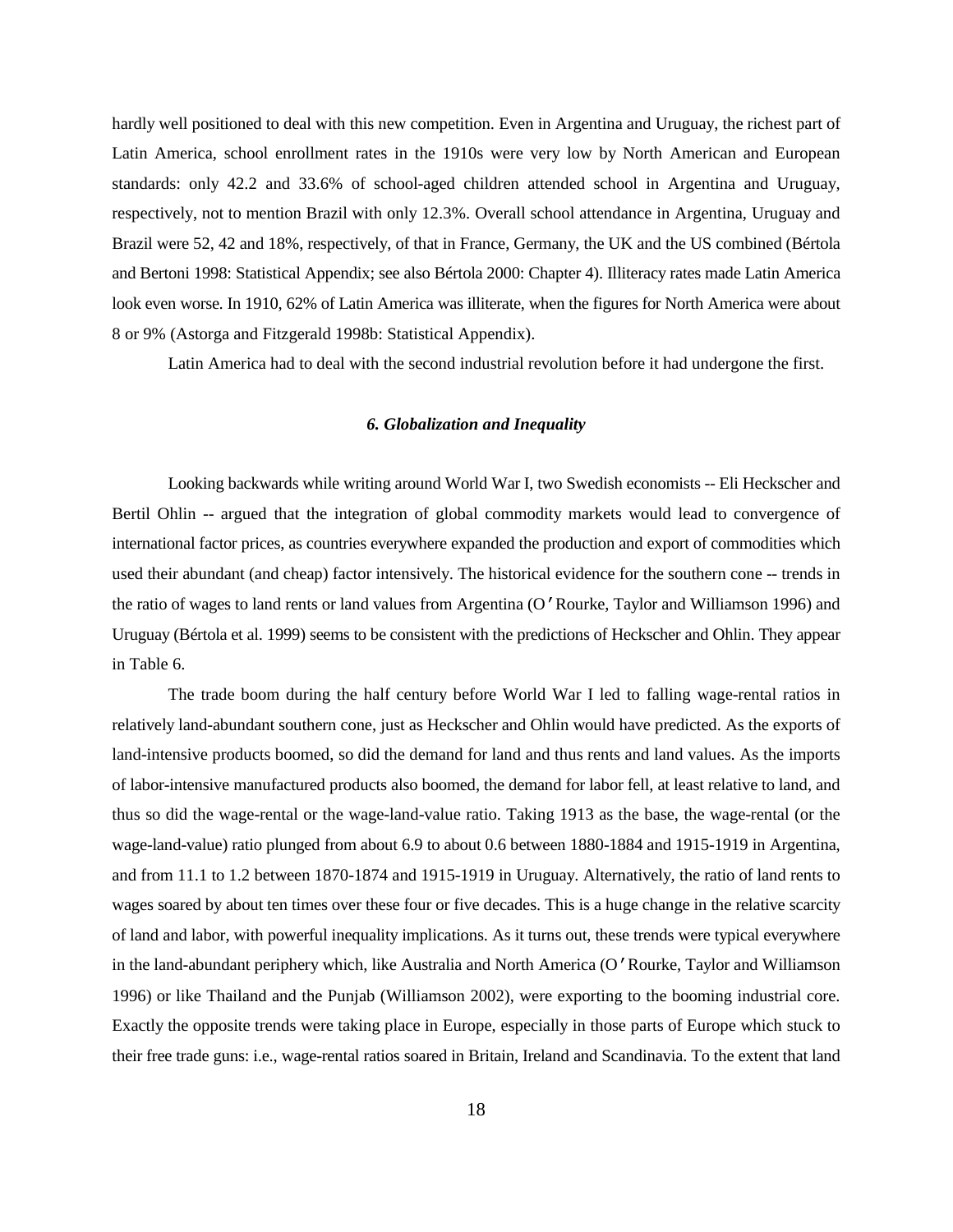holdings were highly concentrated at the top, these trends clearly implied falling inequality in Europe, but rising inequality in the southern cone. Furthermore, when the world economy fell apart after World War I, the steep decline in the wage-rental ratio stopped in Argentina and Uruguay and actually began to rise in the 1930s (Table 6). Presumably, inequality trends reversed as well.

So much for factor demand and globalization. What about factor supply? Sir Arthur Lewis (1954) used his famous labor surplus model to show how early industrialization could create inequality. According to his model, the worker fails to share in GDP per capita growth since elastic labor supplies keep wages and living standards stable. Lewis is quiet about what happens to land rents, but the classical model from which his was derived clearly predicted a rise. Carlos Diaz-Alejandro (1970), on Argentina, and Nathaniel Leff (1972; 1992), on Brazil, have both used the labor surplus model to predict stable real wages in Latin America, appealing to the migration of surplus labor from the Mediterranean. While the thesis that these parts of Latin America had more elastic labor supplies than the English-speaking new world has been rejected (Taylor 1994; Hatton and Williamson 1998: pp. 42-6), they *did* have higher rates of immigration and labor force growth than elsewhere in Latin America. This process of intensification may have suppressed real wage growth relative to other factor prices like land rents. After all, labor supplies were *more* elastic than land: land/labor ratios fell in the southern cone in spite of new land settlement and expanding frontiers. Meanwhile, rising export prices raised land rents and land values. Note also that the fact that mass migrations into Argentina and Uruguay dropped off sharply after World War I (Sánchez-Alonso, Cambridge Economic History of Latin America, forhcoming) is consistent with the turn-around in the wage-rental ratio drift in Table 6.

It follows that the Heckscher-Ohlin globalization model and the Lewis labor-surplus model both predict falling wage-rental ratios and rising inequality in the export-led southern cone prior to World War I, and the opposite thereafter. Regardless of which thesis explains southern cone history best, we need to know whether this experience was ubiquitous across Latin America.

Complete income distributions at various benchmarks from Independence to World War II are unavailable for any Latin American country, including Argentina and Uruguay. Still, our interest here is factor prices: unskilled wages, land rents, the premium on skills, and the return to capital. How did the typical unskilled worker, landless laborer or small scale farmer near the bottom of the distribution do relative to the typical landowner or capitalist near the top, or even relative to the typical skilled blue collar worker or educated white collar employee near the middle?

There are two kinds of evidence available to document inequality trends in *belle époque* and interwar Latin America: trends in the wage-rental ratio, which we have already explored, but, sad to say, are limited to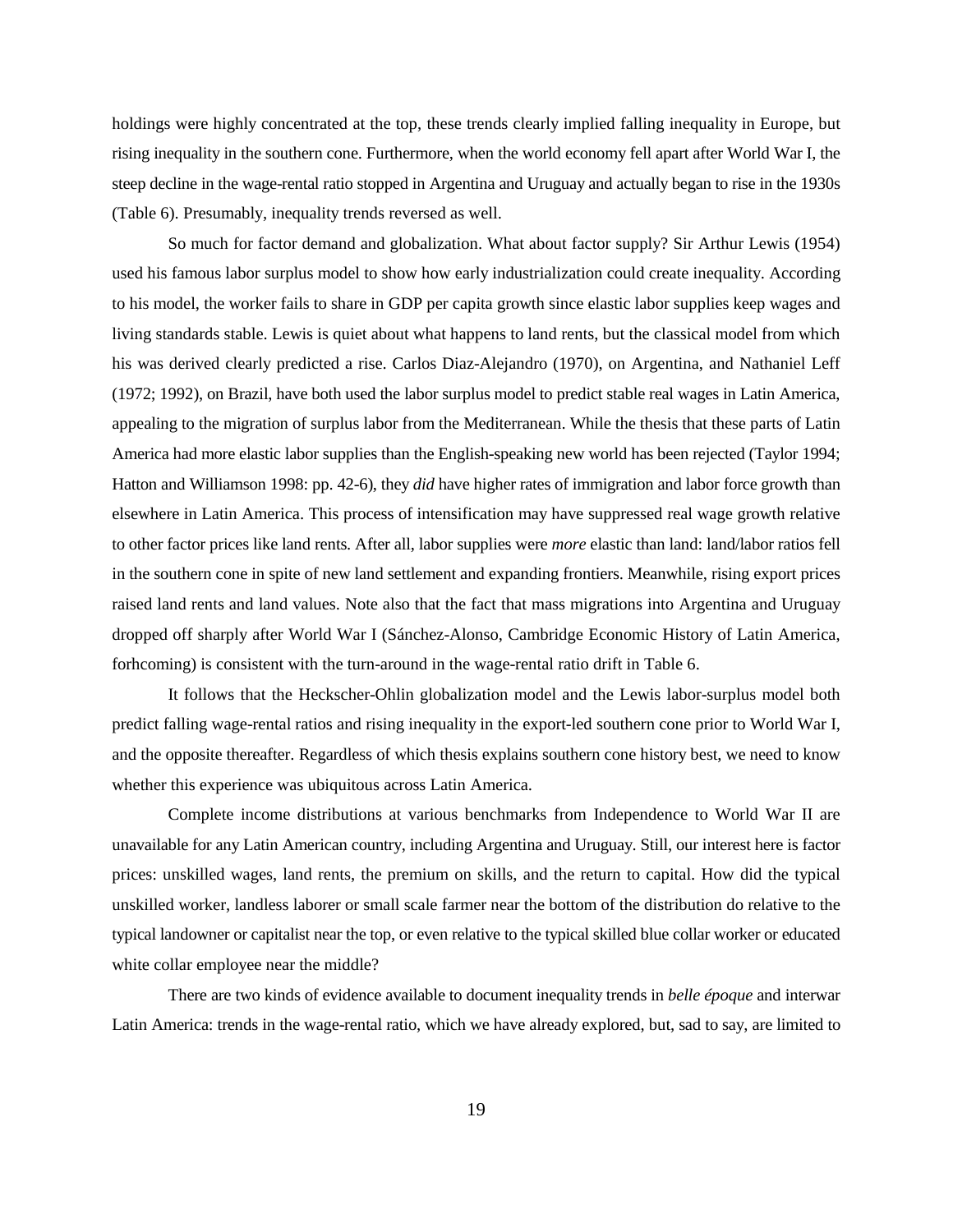Argentina and Uruguay; and trends in the ratio of the unskilled wage to GDP per capita, which we have not yet explored, and which are available for seven Latin American regions between 1870 and 1940.

Table 7 reports trends in the ratio of the unskilled worker's wage (w) to the returns on *all* factors per person as measured by Angus Maddison's (1995) and Pablo Astorga and Valpy FitzGerald's (1998a) estimates of GDP per capita (y). These trends in w/y should approximate changes in the economic distance between the working poor near the bottom of the distribution and the average citizen in the middle of the distribution. Argentina, Mexico and Uruguay document the longest time series, and Table 7 shows that all three underwent a long, steep decline in w/y before it flattened out (Mexico) or even rose (Argentina and Uruguay) after World War I. The turning point for all three is 1915-1919, a result consistent with wage-rental ratio trends in Table 6 documented for just Argentina and Uruguay. Although its time series is shorter, Cuba seemed to obey the same laws of motion and the same turning point. Colombia=s time series is even shorter than Cuba=s, so we do not know whether 1910-1914 was a turning point for Colombia or not. The pre-World War I evidence in Table 7 is consistent with either the Heckscher-Ohlin or the Lewis explanations.

But what about after World War I? As the world adopted autarkic policies and as Latin America faced a deterioration in its terms of trade across the 1920s and 1930s, one would have thought that these deglobalizing forces would have had egalitarian effects. In some cases, that is exactly what we observe in Table 7 -- a rise in w/y. In Brazil and Mexico, we do not. A continued secular decline in w/y might be expected of Brazil, a huge country with severe regional inequalities, a relatively small trade share in income, and a large domestic labor reservoir with roots in the former slave economy. Mexico may share many of the features of the Brazilian economy, but it is complicated by the revolution and the reforms that followed.

The regions of new settlement documented in Table 7, Argentina and Uruguay, certainly offer the most compelling case for the globalization and inequality connection. These trends of rising inequality during the first great globalization boom and falling inequality during the interwar years of de-globalization are consistent with booms and busts in mass immigration and trade, but we don't know which one mattered most. To the extent that the pre-war trade boom (and interwar bust) accounted for the pre-war immigration boom (and interwar bust), perhaps we don't care which mattered most since they would have their origin in the same global forces.

Why did the real wage lag behind GDP per capita in so much of Latin America during the first great globalization boom? Is this evidence of some weaker version of the Lewis model, one without a constant real wage but with sluggish real wage growth and modest trickling down? Is it evidence supporting the factor-price convergence theorem? Or is it both? And why the common turning point for economies with such different attributes? Since it seems unlikely that such dissimilar economies could share the same turning point if it was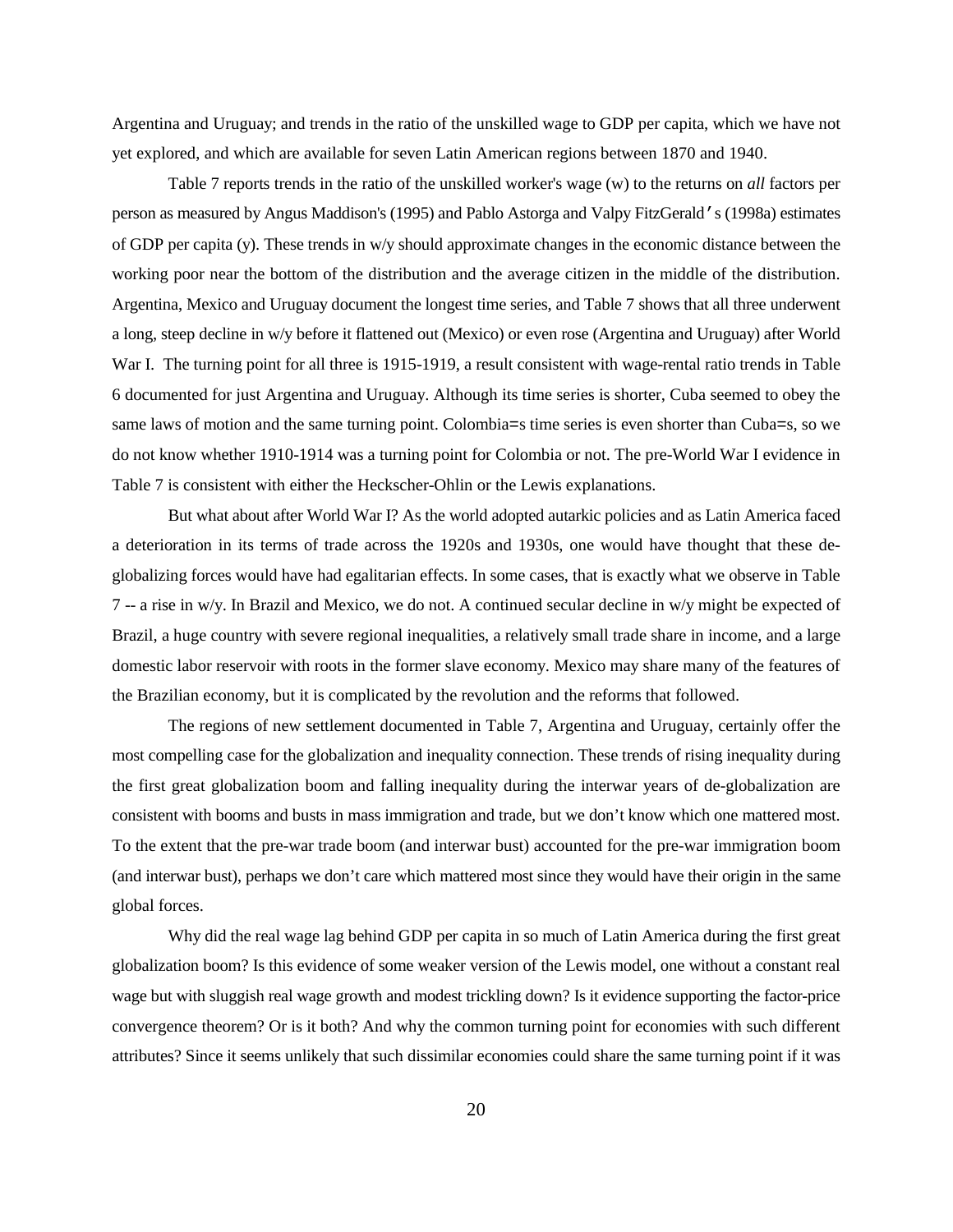domestic forces at work, the most likely explanation probably lies with world markets. These countries were more likely to have shared similar price shocks which produced similar inequality trends.

Real wages lagged behind GDP per capita growth everywhere in Latin America up to World War I. Real wages outstripped GDP per capita growth in many parts of Latin America thereafter. We interpret these trends as rising inequality during the first great globalization boom and falling inequality during the interwar years of de-globalization. The correlation was probably causal.

#### *7. An Agenda for the Future*

In recent decades, we have learned a lot about the impact of globalization forces on pre-1940 Latin America, but much more remains to be done. This survey has raised five major questions that should keep scholars busy over the next few decades.

First: Did export-led growth suppress industrialization enough to account for the fact that while the *belle époque* achieved a half century of "fairly fast" growth, it did *not* achieve any significant catching up on the industrial leaders?

Second: Industrialization in Latin America before 1930 was modest at best, but it was fast afterwards. How much of that change in performance was due to the change in policy B from pro-global to anti-global, and how much of it was due to the dramatic change in the terms of trade drift B from steeply rising primary product prices (relative to manufactured goods) before the 1890s to steeply falling relative primary product prices after the 1890s? These two forces reinforced each other, but how much due to world markets and how much due to policy?

Third: Independence early in the 19<sup>th</sup> century produced market balkanization and anti-global policies that persisted for a half century or longer. Indeed, they still persist today. How important were those effects? How much did Latin America lose from moving away from a common market with a common currency (while the United States gained by embracing it)? If the impact was big, can Latin America get it back, two centuries later, by modern regional unification schemes?

Fourth: When and where does the motive for tariffs switch from revenue needs to industrial policy goals, and, more importantly, why? The most dramatic changes in tariff policy also seem to have been driven by strategic tariff motivation, a motive apparently absent before World War I while a dominate force afterwards. Furthermore, exactly how has Latin American trade policy interacted with the increasing availability of domestic tax instruments, with changing immigration policy, and with changing policies towards foreign capital?

Fifth: Latin America today is one of the most unequal regions in the world. How much of the unusually high inequality of income and wealth in Latin America today was driven to those levels at the outset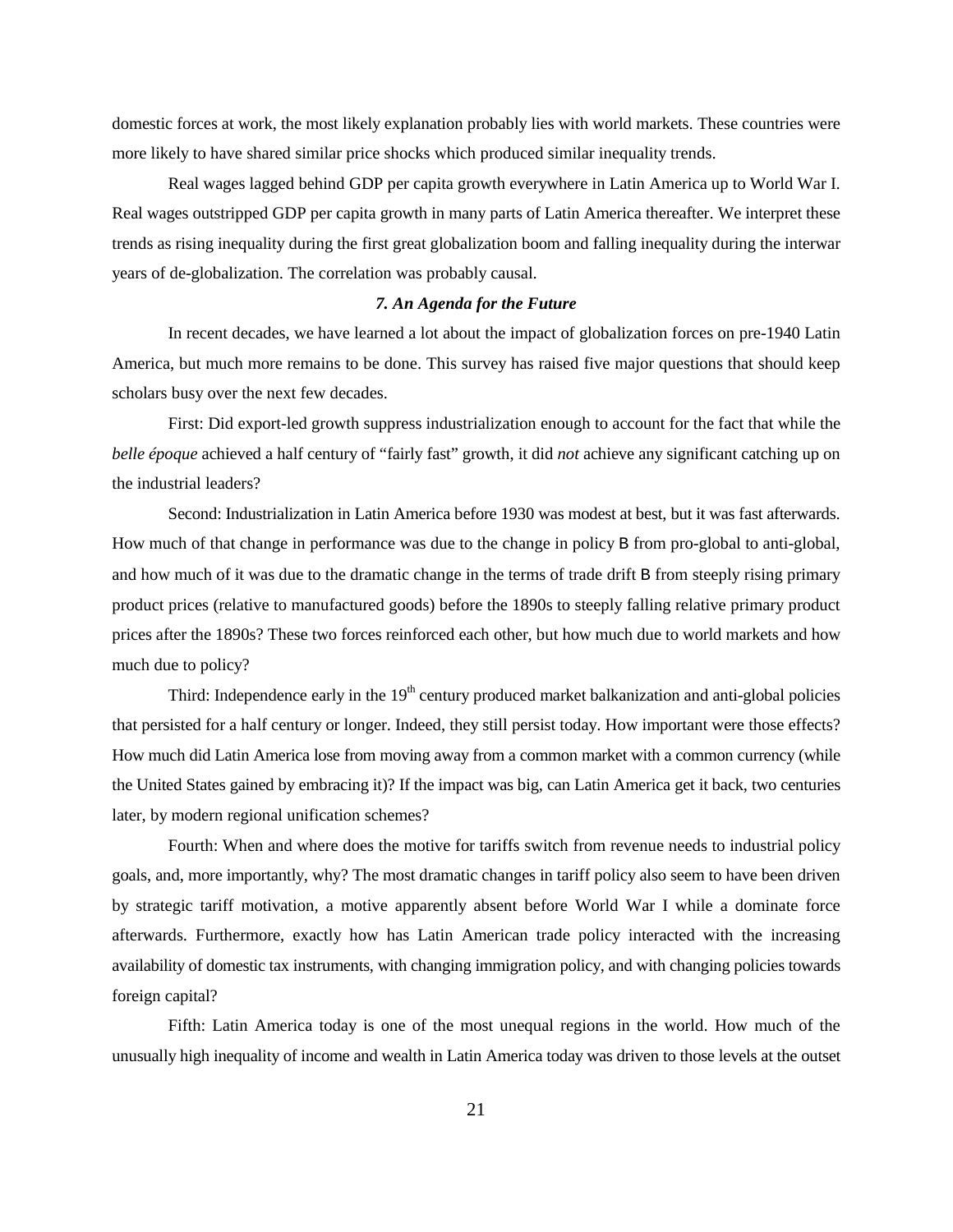of and during the *belle époque*? How much of this Latin American exceptionalism has colonial roots? We know that both mattered, but by putting more empirical teeth into the answers historians might make an important contribution to the ongoing debate about who gains and who loses from globalization.

#### **References**

ACEMOGLU, D.; JOHNSON, S.; and J. A. ROBINSON (2001), AThe Colonial Origins of Comparative Development: An Empirical Investigation,@ American Economic Review (December): 1369-401.

ADELMAN, J. (1994), Frontier Development. Land, Labour and Capital in the Wheatlands of Argentina and Canada 1890-1914 (Oxford: Clarendon Press).

ASTORGA, P. and V. FITZGERALD (1998a), AThe Standard of Living in Latin America During the Twentieth Century,@ Development Studies Working Paper N. 117, Queen Elizabeth House, St. Antony=s College, University of Oxford (May).

--- (1998b), AStatistical Appendix.@ In Progress, Poverty and Exclusion. An Economic History of Latin America in the Twentieth Century ed. by R. M. Thorp (Washington, D.C.: Inter-American Development Bank).

BAIROCH, P. (1972), AFree Trade and European Economic Development in the 19<sup>th</sup> Century,@ European Economic Review 3 (November): 211-45.

--- (1989), "European Trade Policy, 1815-1914." In The Cambridge Economic History of Europe: Volume III, ed. by P. Mathias and S. Pollard (Cambridge: Cambridge University Press).

BAUER, A. (1986), "Rural Spanish America, 1870-1930.@ In The Cambridge History of Latin America: Volume IV: c 1870 to 1930, ed. by L. Bethell (Cambridge: Cambridge University Press).

BEATTY, E. (2001), Institutions and Investment: The Political Basis of Industrialization Before 1911 (Stanford: Stanford University Press).

BÉRTOLA, L. (1990), The Manufacturing Industry of Uruguay, 1913-1961: a sectoral approach to growth, fluctuations and crisis (Stockholm: Institute of Latin American Studies of Stockholm University,

Monograph No 20).

BÉRTOLA, L. (2000), Ensayos de Historia Económica: Uruguay y la región en la economia mundial 1870- 1990 (Montevideo: Ediciones Trilce).

BÉRTOLA, L and R. BERTONI (1998), AEducación y aprendizaje en escenarios de convergencia y divergencia,@ Documento de Trabajo #46, Unidad Multidisciplinaria, Facultad de Ciencias Sociales, Universidad de la República.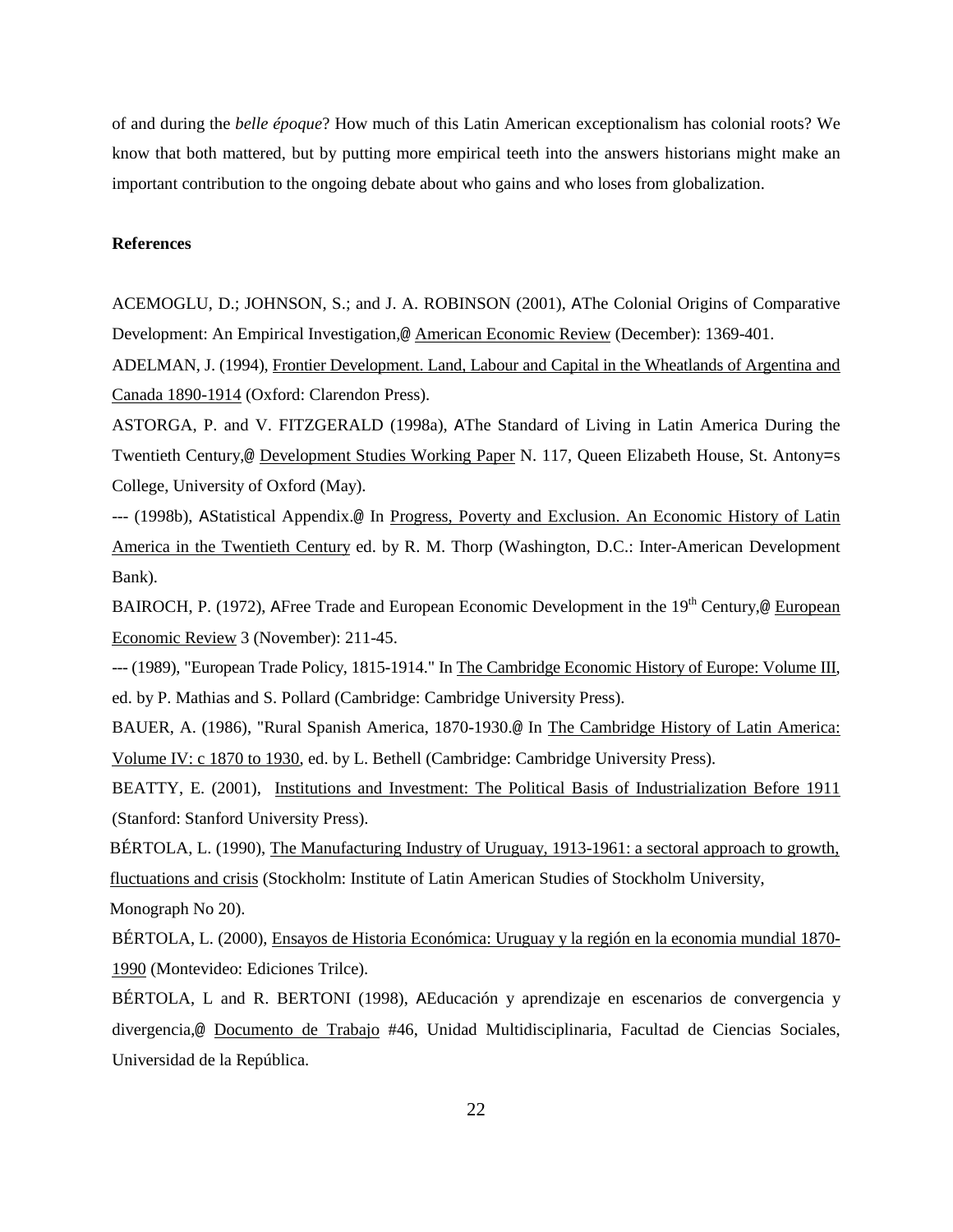BÉRTOLA, L.; L. CALICCHIO; M. CAMOU; and G. PORCILE (1999), ASouthern Cone Real Wages Compared: A Purchasing Power Parity Approach to Convergence and Divergence Trends, 1870-1996,@ Documento de Trabajo #44, Unidad Multidisciplinaria, Facultad de Ciencias Sociales, Universidad de la Republica (February).

BÉRTOLA, L, L. CALICCHIO; M. CAMOU; and L. RIVERO (1998), AEl PBI uruguayo 1870-1936 y otras estimaciones,@ Facultad de Ciencias Sociales, Universidad de la Republica.

BLAINEY, G. (1966), The Tyranny of Distance: How Distance Shaped Australia's History (Melbourne: Macmillan, revised 1982 ed.).

BLATTMAN, C. and J. HWANG (2002), AThe Terms of Trade Debate Revisited B Again,@ unpublished paper, Department of Economics, Harvard University (September).

BRADING, C. W. (1969), AUn analisis comparativo del costo de la vida en diversas capitales de hispanoamerica,@ Boletin Historico de la Fundacion John Boulton 20 (March): 229-63.

BULMER-THOMAS, V. (1994), The Economic History of Latin America Since Independence (Cambridge: Cambridge University Press).

CARDOSO, C. F. S. and H. PÉREZ BRIGNOLI (1979), Historia Económica de América Latina, IBII, (Barcelona).

CARDOSO, F. H. and E. FALETTO (1979), Dependency and Development in Latin America (Berkeley, CA.: University of California Press).

CENTANO, M. A. (1997), ABlood and Debt: War and Taxation in Nineteenth-Century Latin America,@ American Journal of Sociology 102 (May): 1565-605.

CLARK, G. (1987), AWhy Isn=t the Whole World Developed? Lessons from the Cotton Mills,@ Journal of Economic History 47 (March): 141-73.

CLEARY, D. (1998), "'Lost Altogether to the Civilized World': Race and the Cabanagem in Northern Brazil, 1750-1850," Comparative Studies in Society and History 401 (January): 109-35.

CLEMENS, M. A. and J. G. WILLIAMSON (2001), AA Tariff-Growth Paradox? Protection=s Impact the World Around 1875-1997,@ NBER Working Paper 8459, National Bureau of Economic Research, Cambridge, Mass. (September).

COATSWORTH, J. H. (1981), Growth Against Development -- The Economic Impact of Railroads in Porfirian Mexico (Dekalb, Ill.: Northern Illinois University Press).

--- 1988. "Patterns of Rural Rebellion in Latin America: Mexico in Comparative Perspective." In Riot, Rebellion, and Revolution: Rural Social Conflict in Mexico, ed. by F. Katz (Princeton: Princeton University Press).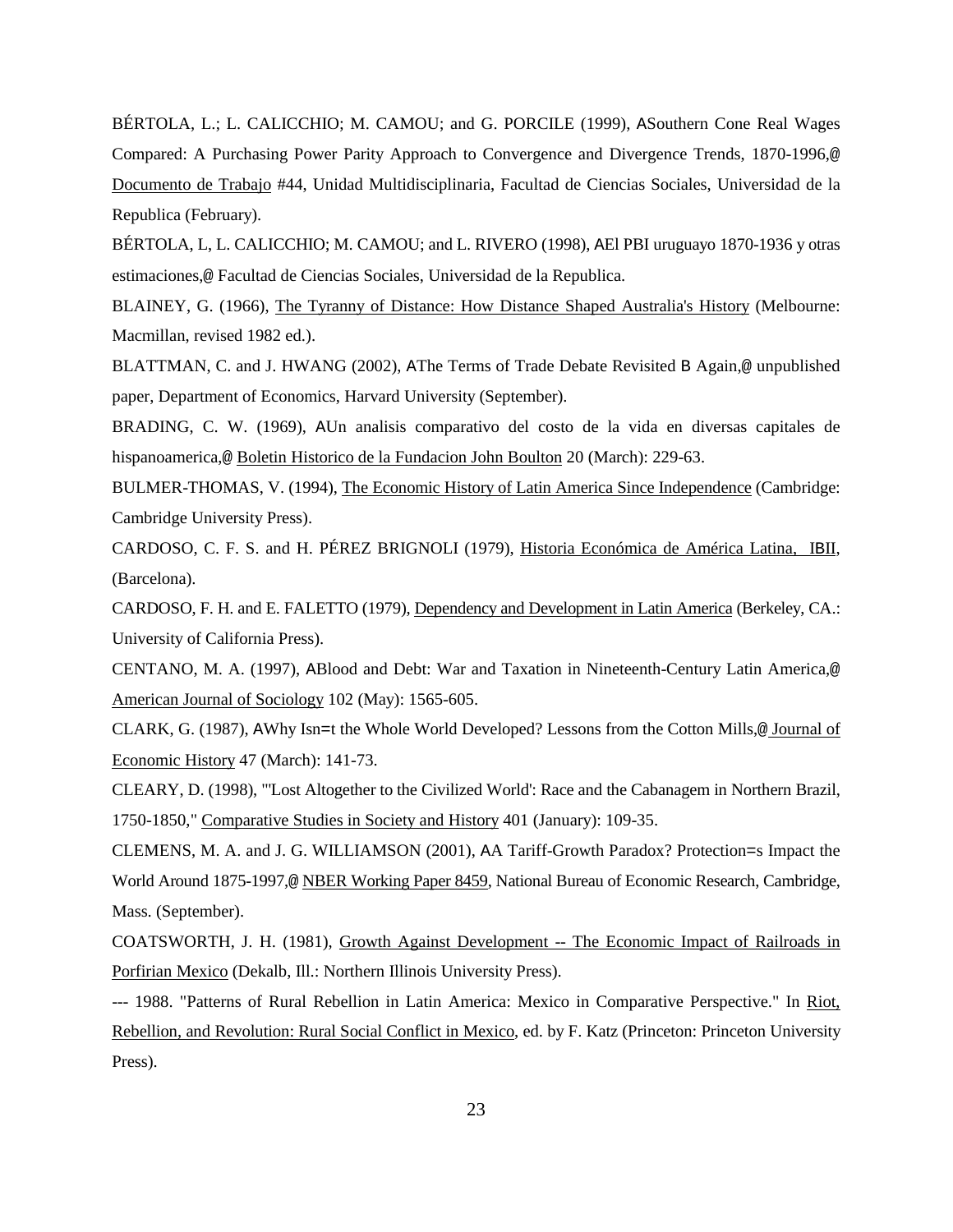COATSWORTH, J. and J. G. WILLIAMSON (2002), AThe Roots of Latin American Protectionism: Looking Before the Great Depression,@ NBER Working Paper 8999, National Bureau of Economic Research, Cambridge, Mass. (June).

CORBO, V. (1992), ADevelopment Strategies and Policies in Latin America: A Historical Perspective,@ International Center for Economic Growth, Occasional Paper No. 22 (April): 16-48.

CORTΙS CONDE, R. (1997), La economia argentina en el largo plazo: ensayos de historia econ∴mica de los siglos XIX y XX (Buenos Aires: Editioral Sudamerica).

CORTÉS CONDE, R. and M. HARRIAGUE (1993), AEstimaciones sobre el PBI en Argentina 1874-1935@, Documento de Trabajo # 3, Universidad de San Andrés, Buenos Aires.

CUEVA, A. (1977), El Desarrollo del Capitalismo en América Latina , 20 ed. (México).

DIAZ-ALEJANDRO, C. F. (1970), Essays on the Economic History of the Argentine Republic (New Haven, Conn.: Yale University Press).

--- (1984), ALatin America in the 1930s.@ In Latin America in the 1930s, ed. by R. Thorpe (New York: Macmillan).

ELLSWORTH, P. T. (1956), AThe Terms of Trade between Primary Producing and Industrial Countries,@ Inter-American Economic Affairs 10 (Summer): 47-65.

ENGERMAN, S. L. and K. L. SOKOLOFF (1997), AFactor Endowments, Institutions, and Differential Paths of Growth Among New World Economies: A View from Economic Historians of the United States.@ In How Latin America Fell Behind, ed. by S. Haber (Stanford, Cal.: Stanford University Press).

--- (2001), AThe Evolution of Suffrage in the New World: A Preliminary Examination.@ Paper presented to the 2001 Cliometrics Conference, Tuscon, Arizona (May 18-20).

FURTADO, C. (1974), La Economía Latinoamericana desde la Conquista Ibérica hasta la Revolución Cubana (México).

GALLUP, J. and J. D. SACHS (with A. D. MELLINGER) (1999),@Geography and Economic Development.@ In Annual World Bank Conference on Development Economics, 1998, ed.by B. Pleskovic and J. E. Stiglitz (Washington, D. C.: World Bank).

GLADE, W. (1986), ALatin America and the International Economy, 1870-1914.@ In The Cambridge History of Latin America: Volume IV: c 1870 to 1930 ed. by L. Bethell (Cambridge: Cambridge University Press).

HADASS, Y. and J. G. WILLIAMSON (2001), ATerms of Trade Shocks and Economic Performance 1870- 1940: Prebisch and Singer Revisited,@ NBER Working Paper 8188, National Bureau of Economic Research, Cambridge, Mass. (March).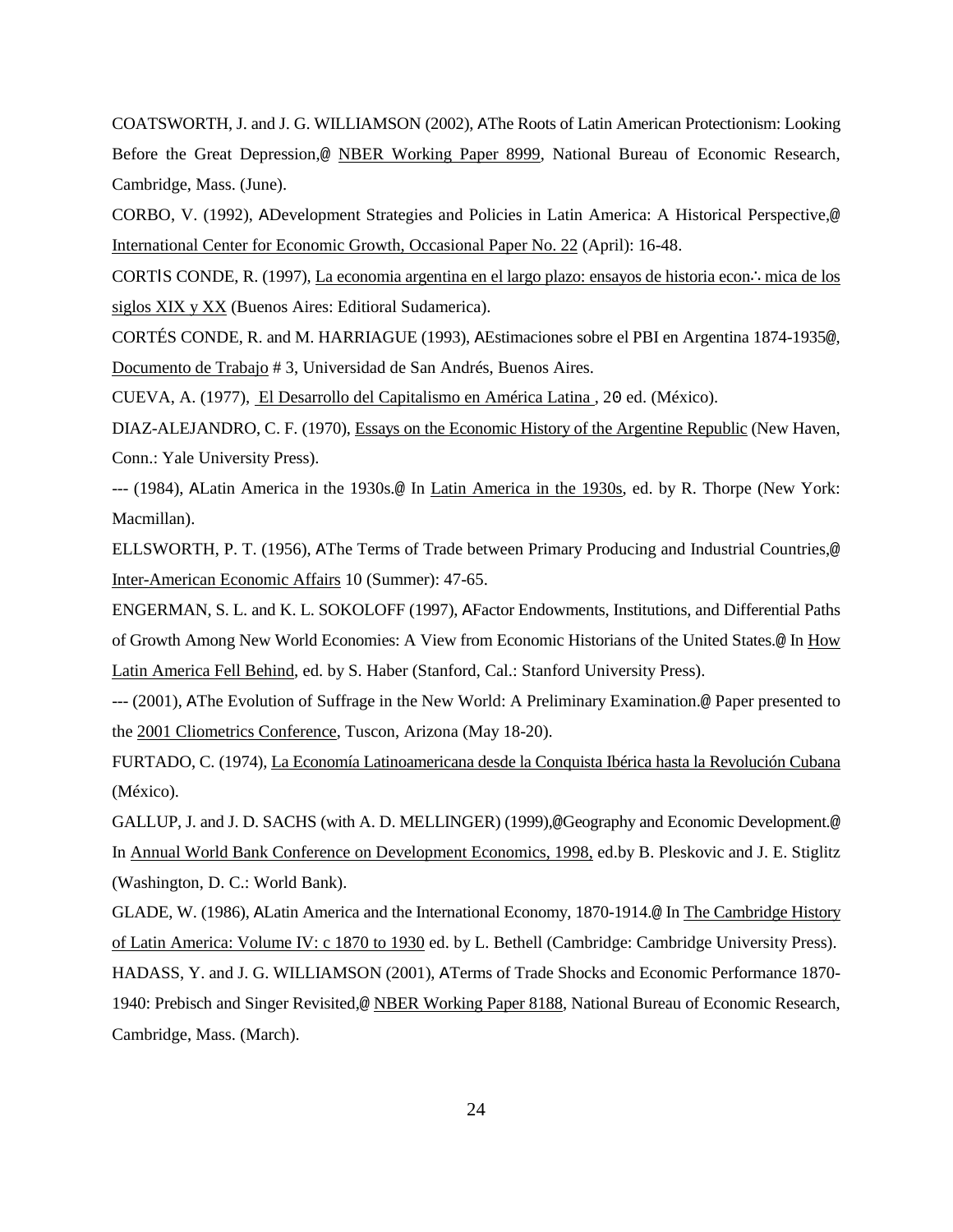HALPERIN DONGHI, T. (1985), "Economy and Society in Post-Independence Spanish America." In The Cambridge History of Latin America: Volume III: From Independence to c 1870, ed. by L. Bethell (Cambridge: Cambridge University Press).

HARLEY, C. K. (1988), "Ocean Freight Rates and Productivity, 1740-1913: The Primacy of Mechanical Invention Reaffirmed," Journal of Economic History 48 (December): 851-76.

HATTON, T. J. and J. G. WILLIAMSON (1998), The Age of Mass Migration: Causes and Economic Impact (New York: Oxford University Press).

IBGE (1990), Estadísticas Históricas do Brasil: Series Econômicas, Demográficas e Sociais 1550 a 1988, 2a edición.

IRWIN, D. A. (1997), AHigher Tariffs, Lower Revenues? Analyzing the Fiscal Aspects of the Great Tariff Debate of 1888,@ NBER Working Paper 6239, National Bureau of Economic Research, Cambridge, Mass. (October).

KINDLEBERGER, C. P. (1951), "Group Behavior and International Trade," Journal of Political Economy 59 (February): 30-46.

KRUGMAN, P. R. (1991), Geography and Trade (Cambridge, Mass.: MIT Press).

KRUGMAN, P. R. and A. VENABLES (1990), "Integration and the Competitiveness of Peripheral Industry." In Unity with Diversity in the European Community, ed. by C. Bliss and J. Braga de Macedo (Cambridge: Cambridge University Press).

--- (1995), "Globalization and the Inequality of Nations," NBER Working Paper 5098, National Bureau of Economic Research, Cambridge, Mass. (April).

LANDES, D. (1998), The Wealth and Poverty of Nations (New York: Norton).

LEFF, N. H. (1972), AEconomic Development and Regional Inequality: Origins of the Brazilian Case,@ Quarterly Journal of Economics 86 (May): 243-62.

--- (1982), Underdevelopment and Development in Brazil: vol. 1, Economic Structure and Change,

 1822-1947 and vol. 2, Reassessing the Obstacles to Economic Underdevelopment (London: George Allen and Unwin).

--- (1992), "Economic Development in Brazil, 1822-1913," First Boston Working Paper FB-92-02, Columbia University.

LEWIS, C. (1986), AIndustry in Latin America before 1930.@ In The Cambridge History of Latin America: Volume IV: c 1870 to 1930, ed. by L. Bethell (Cambridge: Cambridge University Press).

LEWIS, W. A. (1954), "Economic Development with Unlimited Supplies of Labour," Manchester School of Economic and Social Studies 22 (May): 139-91.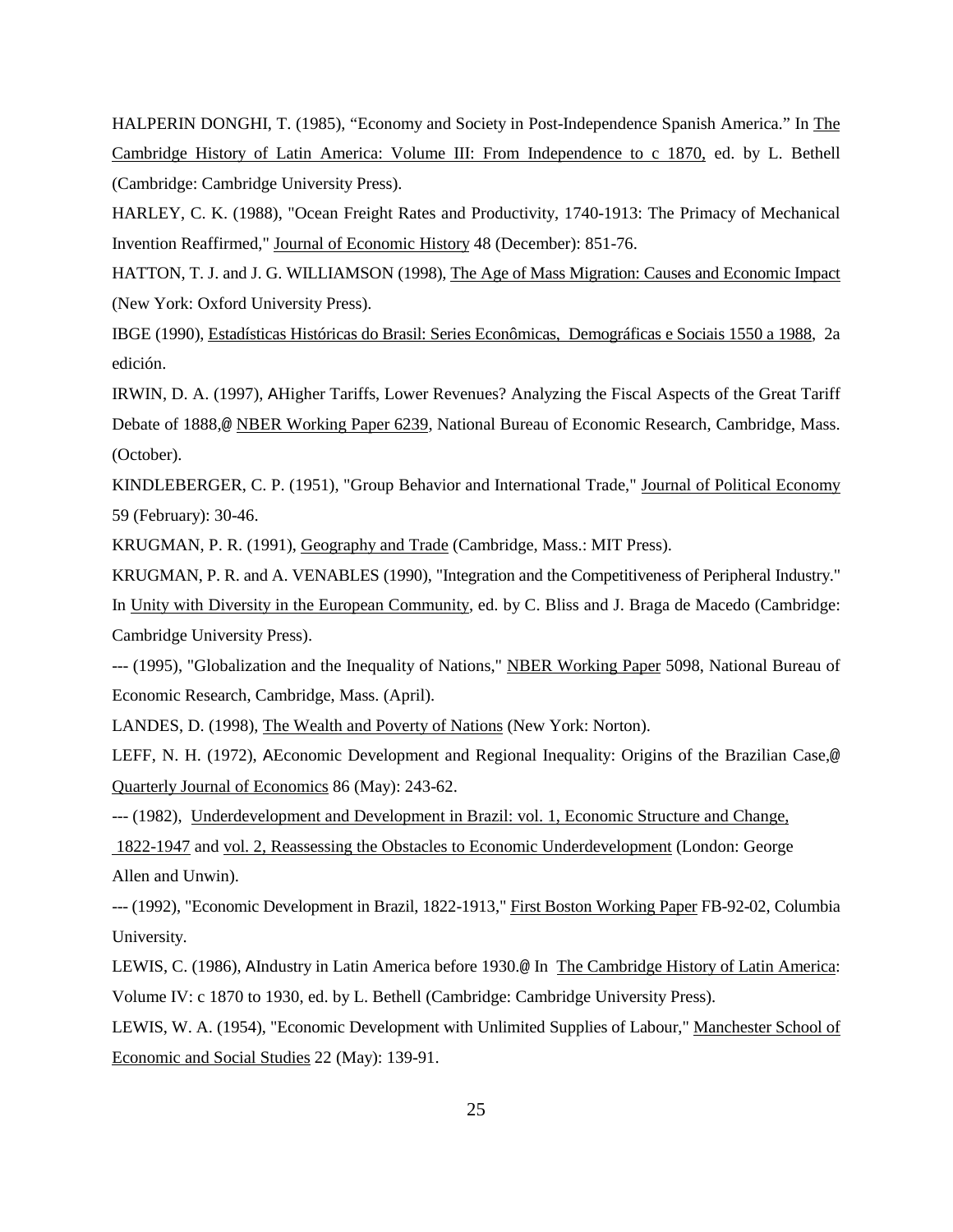--- (1978), The Evolution of the International Economic Order (Princeton, NJ: Princeton University Press). MADDISON, A. (1995), Monitoring the World Economy 1820-1992 (Paris: OECD Development Centre Studies).

--- (2001), The World Economy. A Millennial Perspective (Paris: OECD Development Centre).

MARES, D. (2001), Violent Peace: Militarized Interstate Bargaining In Latin America (New York. Columbia University Press).

MÁRQUEZ, G. (2002), AThe Political Economy of Mexican Protectionism, 1868-1911.@ PhD thesis, Harvard University (March).

MCGREEVEY. W. P. (1971), An Economic History of Colombia, 1845-1930 (Cambridge: Cambridge University Press).

MORENO FRAGINALS, M. (1986), "Plantation Economies and Societies in the Spanish, 1860-1930." In The Camdridge History of Latin America. Vol IV., c. 1870 to 1930, ed. by BETHELL, L. (Cambridge University Press).

NEWLAND, C. (1998), AEconomic Development and Population Change: Argentina 1810-1870.@In Latin America and the World Economy Since 1800, ed. by J. Coatsworth and A. Taylor (Cambridge, Mass.: Harvard University Press).

NORTH, D. C. (1958), "Ocean Freight Rates and Economic Development 1750-1913," Journal of Economic History 18 (December): 538-55.

NORTH, D., W. SUMMERHILL and B. WEINGAST (1998), "Order, Disorder and Economic Change. Latin America vs. North America." Unpublished manuscript, Hoover Institution, Stanford University.

OCAMPO, J.A. (1994), "Una breve historia cafetera de Colombia, 1830-1938." In Miniagricultura 80 años. Transformaciones en la Estructura Agraria (Bogotá-Caracas-Quito: Tercer Mundo Editores).

O=ROURKE, K. H. (1997), "The European Grain Invasion, 1870-1913," Journal of Economic History 57 (December): 775-801.

--- (2000), ATariffs and Growth in the Late 19<sup>th</sup> Century,@ Economic Journal 110 (April): 456-83.

O=ROURKE, K. H.; A. M. TAYLOR; and J. G. WILLIAMSON (1996), AFactor Price Convergence in the Late 19th Century,@ International Economic Review 37 (August): 499-530.

O=ROURKE, K. H. and J. G. WILLIAMSON (1999), Globalization and History (Cambridge, Mass.: MIT Press).

OVERMAN, H. G.; S. REDDING; and A. J. VENABLES (2001), AThe Economic Geography of Trade, Production, and Income: A Survey of Empirics,@ unpublished paper, London School of Economics (August). PREBISCH, R. (1950), The Economic Development of Latin America and Its Principal Problems (New York).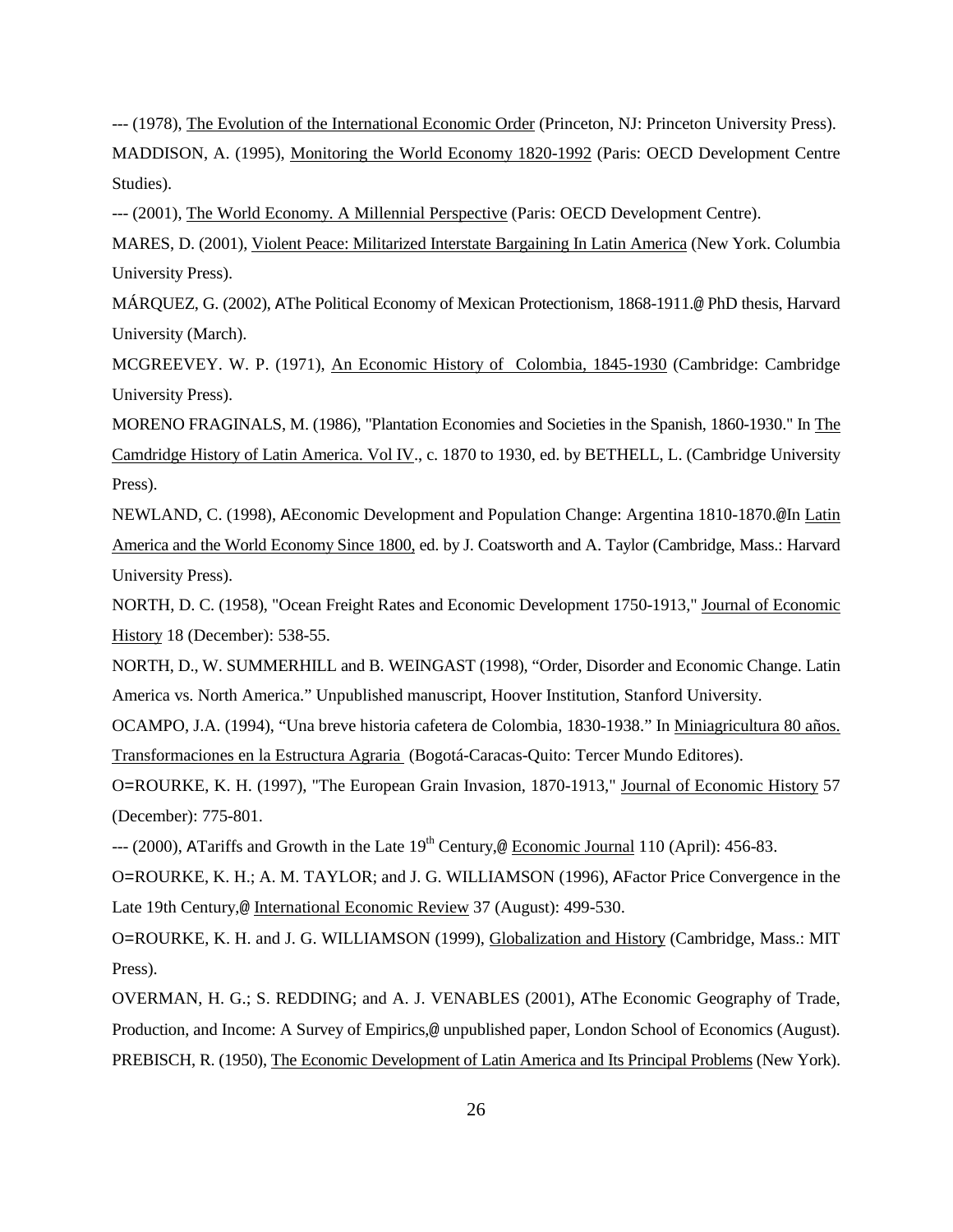PRITCHETT, L. (1997), ADivergence, Big Time,@ Journal of Economic Perspectives 11 (Summer): 3-18. REDDING, S. and A. J. VENABLES (2000), AEconomic Geography and International Inequality,@ CEPR Discussion Paper 2568.

ROBINSON, J. (2000), AAre Endowments Fate?@ paper presented at the Second Laclio Conference, Stanford University, Stanford, California (November).

ROGOWSKI, R. (1989), Commerce and Coalitions: How Trade Affects Domestic Political Alignments (Princeton, NJ: Princeton University Press).

SÁNCHEZ-ALBORNOZ, N. (1986), "The Population of Latin America, 1850-1930." In The Camdridge History of Latin America. Vol IV., c. 1870 to 1930, ed. by BETHELL, L. (Cambridge: Cambridge University Press).

SINGER, H. W. (1950), AThe Distribution of Gains between Investing and Borrowing Countries,@ American Economic Review 11 (March): 473-85.

STEMMER, J. E. O. (1989), AFreight Rates in the Trade between Europe and South America,@ Journal of Latin American Studies 21, pt. 1 (February): 22-59.

SUNKEL, O. and P. PAZ (1982), El Subdesarrollo Latinoamericano y la Teoría del Desarrollo (160), (México).

TAYLOR, A. M. (1994), AMass Migration to Distant Southern Shores: Argentina and Australia 1870-1939.@ In Migration and the International Labor Market 1850-1939, edited by T. J. Hatton and J. G. Williamson (London: Routledge):

TAYLOR, A. M. (1998), AOn the Costs of Inward-Looking Development: Price Distortions, Growth, and Divergence in Latin America,@ Journal of Economic History 58 (March): 1-28.

UNITED NATIONS, ECLA (1966), The Process of Industrial Development in Latin America. (New York: United Nations, Economic Commission for Latin America).

VAZQUEZ PRESEDO, V. (1988), Estadísticas Históricas Argentinas. Compendio 1873-1973 (Buenos Aires: Academia Nacional de Ciencias Económicas).

WILLIAMSON, J. G. (1997), AGlobalization and Inequality, Past and Present,@ World Bank Research Observer 12 (April): 117-35.

C (1998), AGrowth, Distribution and Demography: Some Lessons from History,@ Explorations in Economic History 35 (July): 241-71.

C (1999), AReal Wages, Inequality, and Globalization in Latin America before 1940,@ Revista de Historia Economica, 17, special number: 101-42.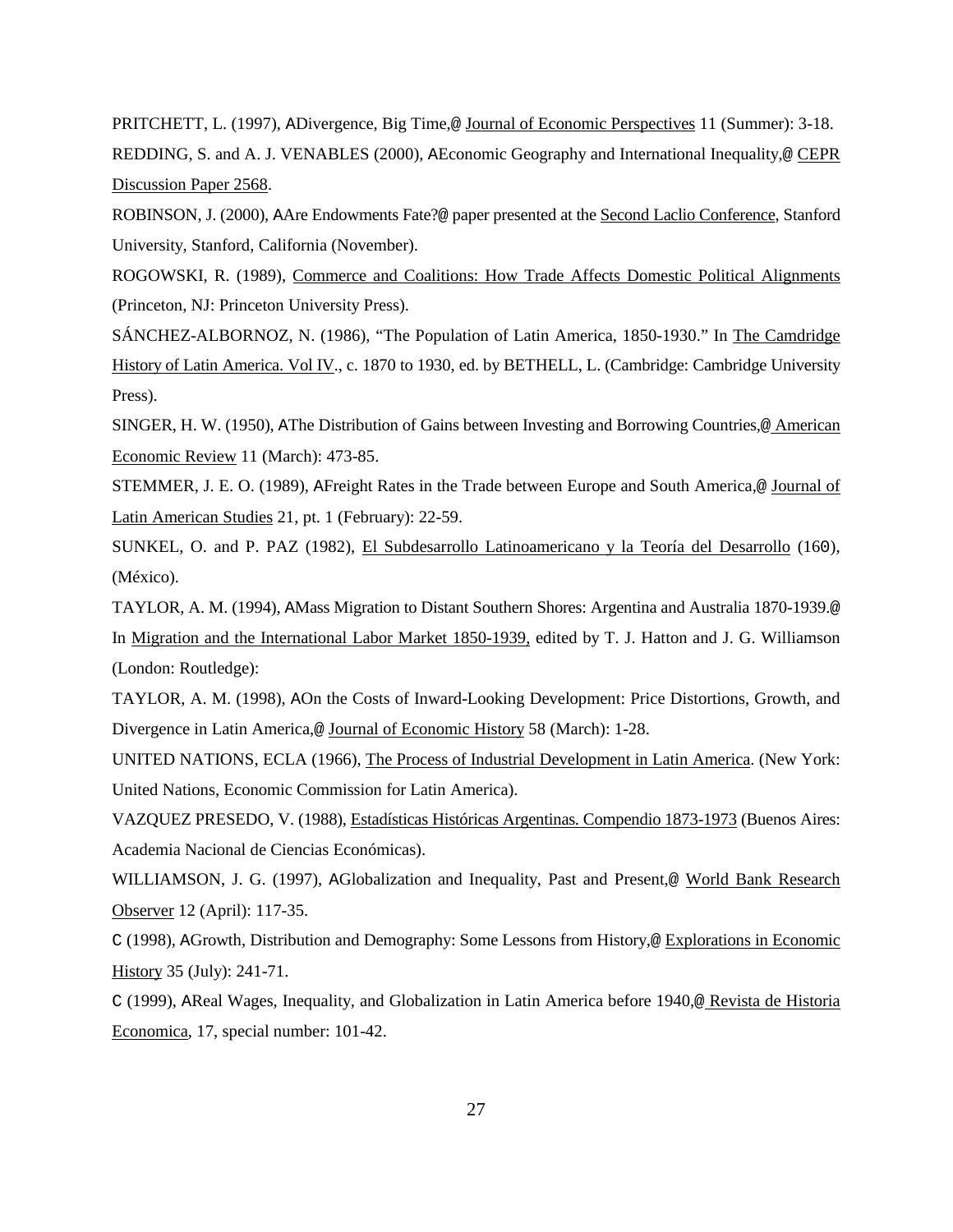C (2002), ALand, Labor, and Globalization in the Third World, 1870-1940,@ Journal of Economic History 62 (March): 55-85.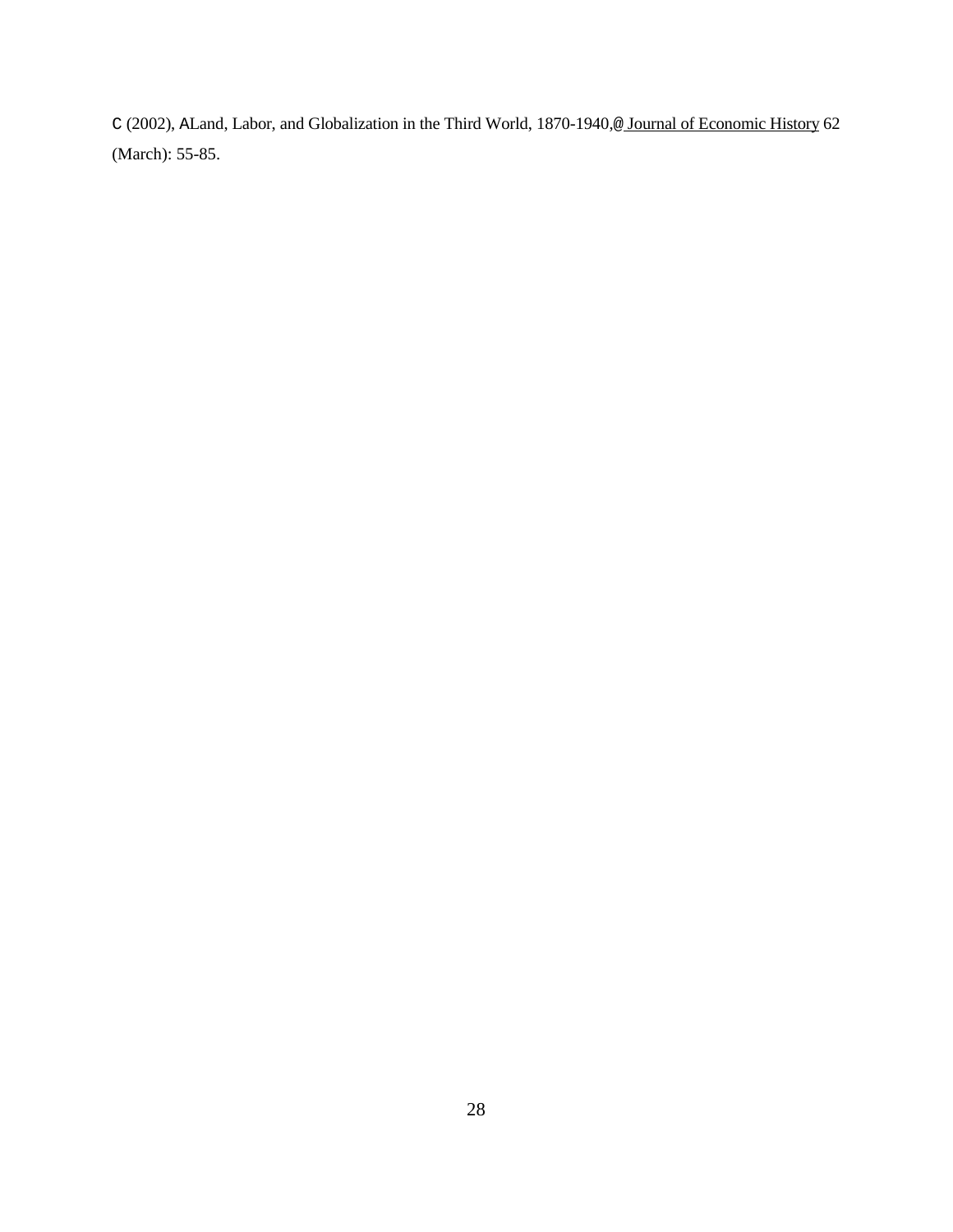

**Figure 3 Average World Tariffs Before 1950**



## **Figure 2 Latin America's Terms of Trade 1820-1950**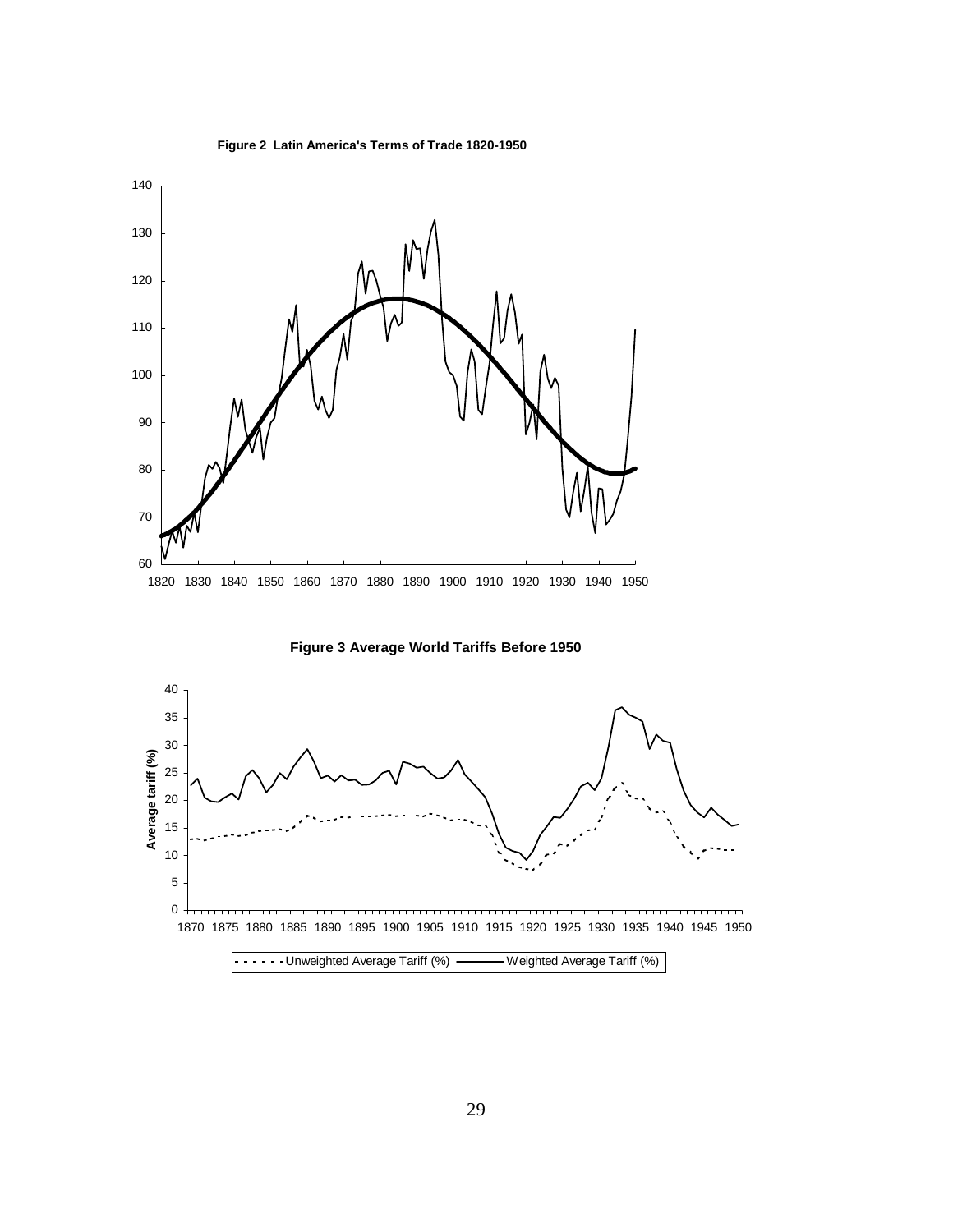

Asia Core Euro Perip Lat Am Offshoot US

# **Figure 4 Unweighted Average of Regional Tariffs Before 1939**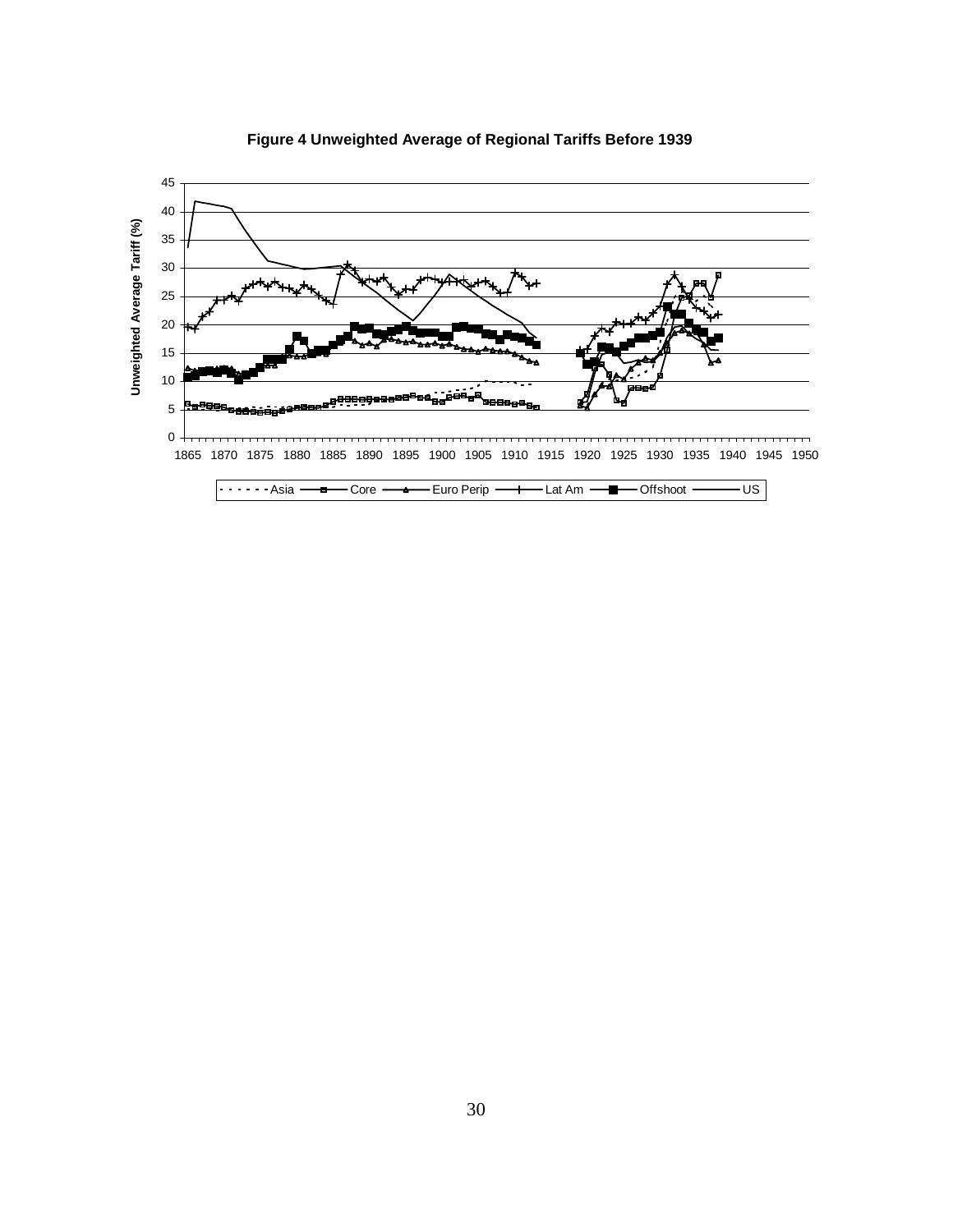# **Table 1**

|                            | Latin America | European Core | Latin Europe |
|----------------------------|---------------|---------------|--------------|
| 1. GDP per capita (UK=100) |               |               |              |
| 1870                       | 38            | 72            | 39           |
| 1890                       | 37            | 73            | 39           |
| 1900                       | 34            | 77            | 38           |
| 1913                       | 42            | 82            | 40           |
| 1929                       | 47            | 91            | 48           |
| 1940                       | 35            | 78            | 40           |
| 2. PPP real wages (UK=100) |               |               |              |
| 1870                       | 56            | 87            | 45           |
| 1890                       | 45            | 86            | 40           |
| 1900                       | 45            | 84            | 36           |
| 1913                       | 52            | 88            | 48           |
| 1929                       | 62            | 93            | 55           |
| 1940                       | 70            | 83            | 43           |

| Relative Levels of GDP per capita and Real Wages in Latin America 1870-1940 |  |  |  |  |
|-----------------------------------------------------------------------------|--|--|--|--|
|                                                                             |  |  |  |  |

**Source:** See text.

**Notes:** European Core consists of Britain, France, and Germany. Latin Europe consists of Italy, Portugal, and Spain.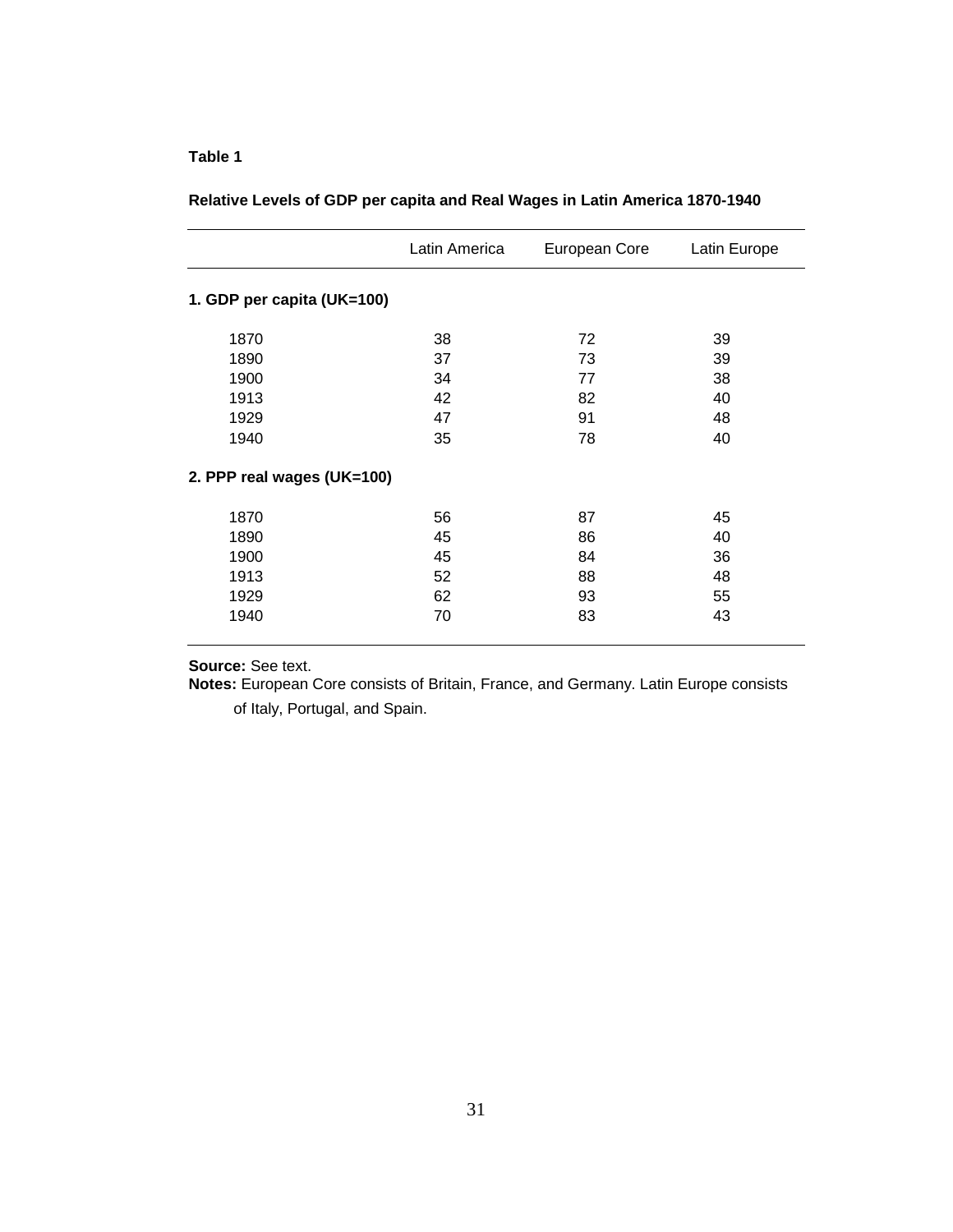# **Table 2 Population in Different Latin American Regions 1870-1930**

|                         | Growth           |        |      |                |                |  |
|-------------------------|------------------|--------|------|----------------|----------------|--|
|                         | Population (000) |        | Rate | Share of LA    |                |  |
|                         | 1850             | 1930   | %    | 1850           | 1930           |  |
| <b>Settler Regions</b>  |                  |        |      |                |                |  |
| Argentina               | 1100             | 11936  | 3,0  | 4              | 11             |  |
| <b>Brazil SE</b>        | 2178             | 17755  | 2,7  | $\overline{7}$ | 17             |  |
| Uruguay                 | 132              | 1599   | 3,2  | 0              | 2              |  |
| Sub-total               | 3410             | 31290  | 2,8  | 11             | 30             |  |
| <b>Tropical Regions</b> |                  |        |      |                |                |  |
| Brazil (others)         | 7098             | 31969  | 1,9  | 23             | 31             |  |
| Costa Rica              | 101              | 499    | 2,0  | 0              | 0              |  |
| Cuba                    | 1186             | 3837   | 1,5  | 4              | 4              |  |
| Dominican Republic      | 146              | 1227   | 2,7  | 0              | 1              |  |
| Haití                   | 938              | 2422   | 1,2  | 3              | $\overline{2}$ |  |
| Panamá                  | 135              | 502    | 1,7  | 0              | 0              |  |
| Puerto Rico             | 495              | 1552   | 1,4  | $\overline{2}$ | 1              |  |
| Sub-total               | 10099            | 42008  | 1,8  | 33             | 40             |  |
| <b>Highland Regions</b> |                  |        |      |                |                |  |
| <b>Bolivia</b>          | 1374             | 2153   | 0,6  | 5              | 2              |  |
| Chile                   | 1443             | 4365   | 1,4  | 5              | 4              |  |
| Colombia                | 2065             | 7350   | 1,6  | $\overline{7}$ | 7              |  |
| Ecuador                 | 816              | 2160   | 1,2  | 3              | $\overline{2}$ |  |
| El Salvador             | 366              | 1443   | 1,7  | 1              | $\mathbf{1}$   |  |
| Guatemala               | 850              | 1771   | 0,9  | 3              | $\overline{2}$ |  |
| Honduras                | 350              | 948    | 1,3  | 1              | $\mathbf{1}$   |  |
| Mexico                  | 7662             | 16589  | 1,0  | 25             | 16             |  |
| Nicaragua               | 300              | 742    | 1,1  | 1              | 1              |  |
| Perú                    | 2001             | 5651   | 1,3  | 7              | 5              |  |
| Venezuela               | 1490             | 2950   | 0,9  | 5              | 3              |  |
| Sub-total               | 18717            | 46122  | 1,1  | 61             | 44             |  |
| <b>Total</b>            | 30530            | 104144 | 1,5  | <u>100</u>     | <u>100</u>     |  |

**Source:** Sanchez Albornoz (1986:Table 1) and IBGE (1990: Tables 1.3 and 1.7) for Brazil.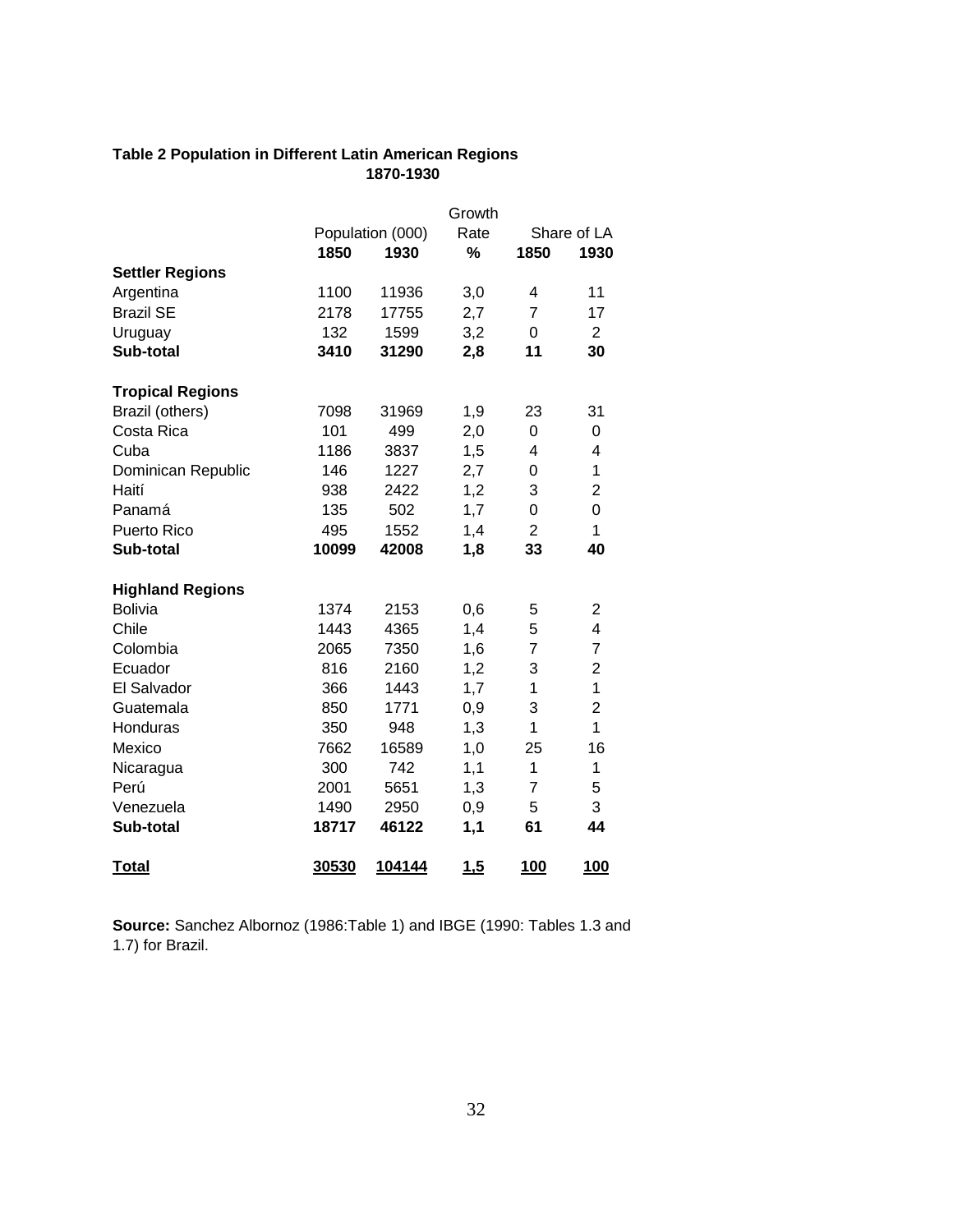**Table 3 Structure of world production or exports of primary products between Latin America and high-income or low-income competitors, 1913.**

|                                                     |    | High          | Low            |       |
|-----------------------------------------------------|----|---------------|----------------|-------|
|                                                     | LA | <b>Income</b> | <b>Income</b>  | Total |
| Settler Regions (based on world exports)            |    |               |                |       |
| Wool                                                | 20 | 67            | 12             | 100   |
| Cattle                                              | 30 | 51            | 18             | 100   |
| linseed                                             | 42 | 34            | 24             | 100   |
| maize                                               | 43 | 53            | 4              | 100   |
| wheat                                               | 15 | 76            | 10             | 100   |
| wheat flower                                        | 6  | 86            | 6              | 98    |
| average                                             | 26 | 61            | 12             | 100   |
| <b>Tropical Regions (based on world exports)</b>    |    |               |                |       |
| Sugar                                               | 29 | 39            | 27             | 95    |
| Cacao                                               | 42 | 10            | 34             | 86    |
| Rubber                                              | 34 | 39            | 25             | 98    |
| Coffee                                              | 82 | 12            | 5              | 99    |
| average                                             | 47 | 25            | 23             | 95    |
| <b>Highland Regions (based on world production)</b> |    |               |                |       |
| Copper                                              | 9  | 84            | $\overline{7}$ | 100   |
| Tin                                                 | 20 | 10            | 70             | 100   |
| Silver                                              | 38 | 59            | 3              | 100   |
| Gold                                                | 17 | 37            | 46             | 100   |
| Lead                                                | 5  | 93            | $\overline{2}$ | 100   |
| <b>Nitrates</b>                                     | 97 | 3             |                | 100   |
| average                                             | 31 | 48            | 26             | 100   |

**Notes:** Latin America from Bulmer-Thomas (1994: Table 6.3). High-income competitors: Europe, USA, Canada and Australasia. Low-income competitors: Asia and Africa.

All averages are unweighted.